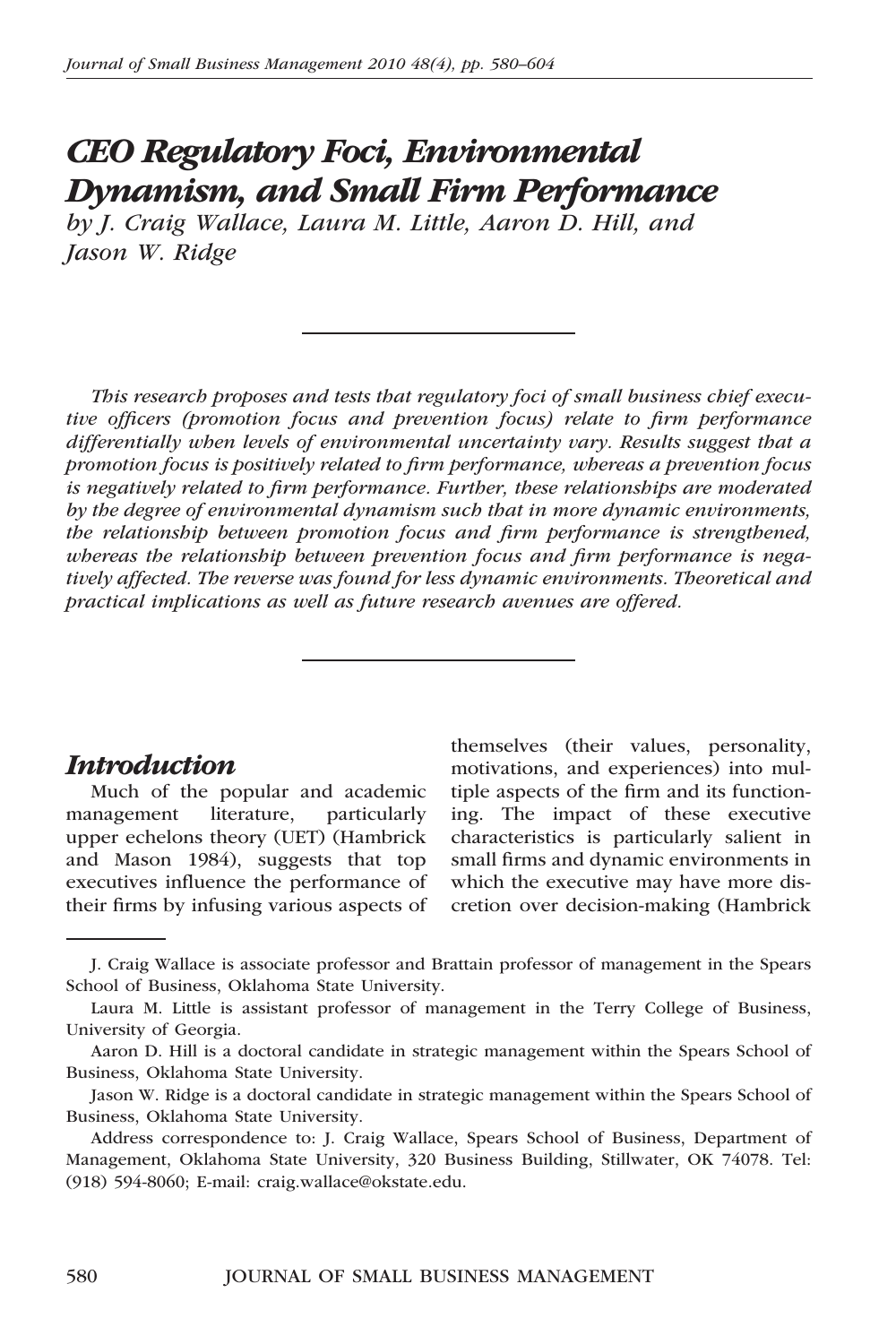and Finkelstein 1987). Though the effect of executive characteristics, particularly demographic characteristics, on firm performance has been well documented in UET literature (Carpenter, Geletkanycz, and Sanders 2004; Hambrick 2005), we do not have a complete understanding of how different chief executive officer (CEO) values, personalities, motivations, and experiences influence small firm performance (Hambrick 2007; Lawrence 1997). Though UET has traditionally been concerned with the entire top management team (Hambrick and Mason 1984), several pertinent extensions to UET have recognized the importance of considering the impact of CEO characteristics alone, or, as Hambrick (2007) notes, "the upper echelons perspective does not require a focus on TMTs, and a number of significant contributions have examined CEOs or other individual leaders" (p. 334). Hambrick (2007) is correct that many studies uncovering important relationships between CEO demographic characteristics and important firm outcomes have been published of late, including the impact on firm performance, organizational change, strategy, and structure (Cannella, Finkelstein, and Hambrick 2008; Carpenter, Geletkanycz, and Sanders 2004; Finkelstein and Hambrick 1996; Hage and Dewar 1973; Jensen and Zajac 2004; Marks and Mirvis 1998a, 1998b; Miller and Droge 1986). Despite the rich line of inquiry that illustrates the importance of CEO demographic characteristics, comparatively, little work has examined the impact of non-overt characteristics such as executive motivations that might relate to firm performance. We propose that CEOs' motivations influence organizational goals and, ultimately, whether or not the organization meets these goals within its operating environment. We believe this is particularly true in small firms where the CEO exercises more control over the firm (Lawrence and Lorsch 1967), and as such, their influence is particularly important in regard to the performance of their firm.

Regulatory focus theory (Higgins 2000, 1997) is a particularly apt framework to utilize in this context because it encompasses two distinct motivational dispositions that are known to differentially influence individual behavior: promotion focus (i.e., eager focus for gains and accomplishments) and prevention focus (i.e., vigilant focus for duty and responsibility) (Higgins 2000; Wallace and Chen 2006). Regulatory focus theory can help explain how executives influence firm performance, particularly for small firms in dynamic markets because uncertain environments and limited response times affect managerial decisions (Barr, Stimpert, and Huff 1992) and because top managers have, as well as exercise, more control in smaller firms (Lawrence and Lorsch 1967). However, it is not clear the reasons that one manager may be more successful than another in such uncertain situations.

This research addresses these issues by testing an interactional model of regulatory focus, environmental dynamism, and firm performance in small firms. In particular, we add to our knowledge of both upper echelons and regulatory focus theories by investigating the regulatory foci of CEOs, an important addition to the UET "black box problem" (Lawrence 1997). Further, extending Higgins's (2000, 1997) regulatory focus theory, we propose that the chronic regulatory foci of a CEO is a key individual difference that can influence firm performance and that this influence will be dependent upon the environment in which he/she operates. Figure 1 provides an overview of our theoretical model that we delineate below.

## *Theoretical Framework and Research Hypothesis* Executive Regulatory Focus

Hambrick and Mason (1984) articulated a model in which top executives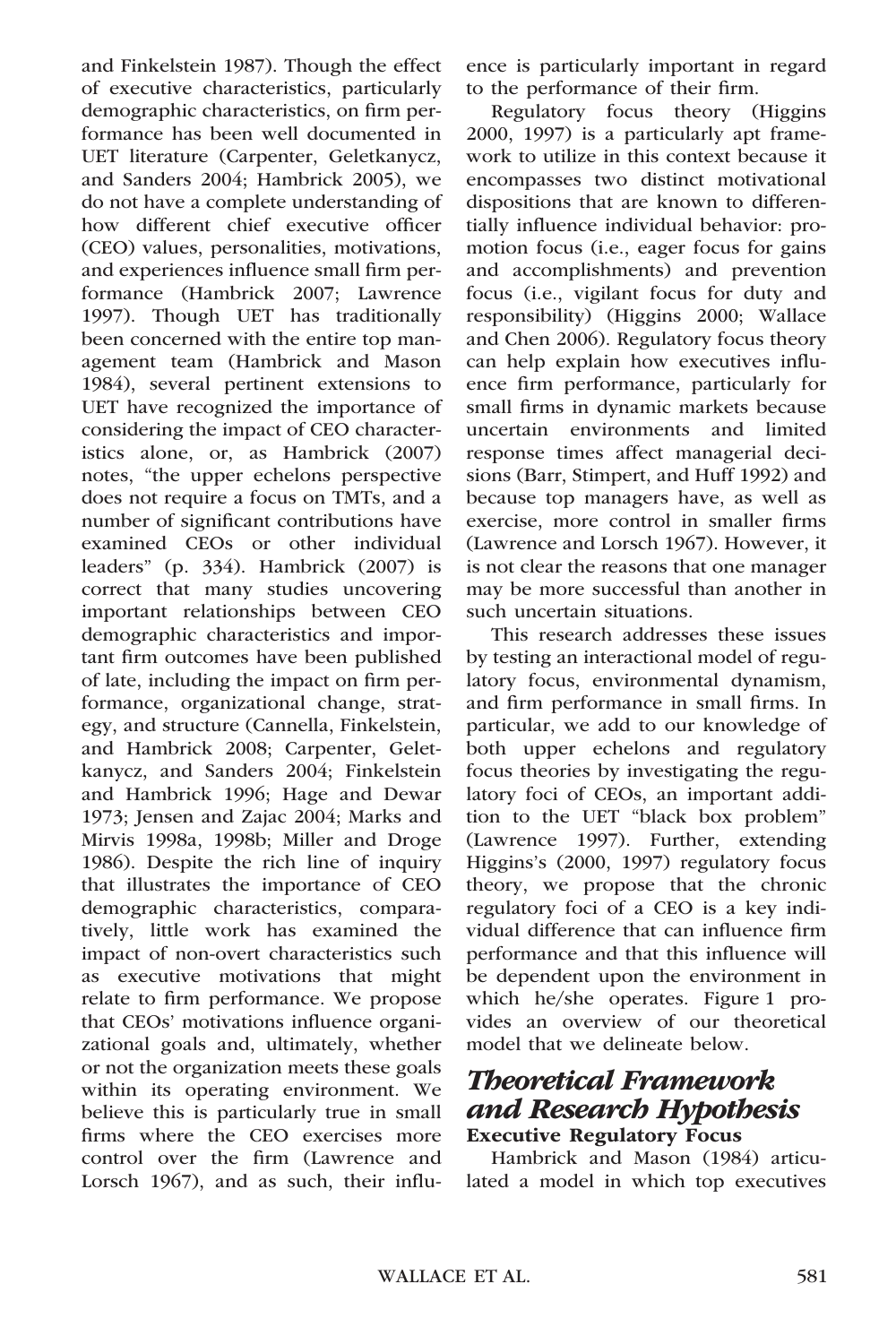Figure 1 Expected Theoretical Relationships



play a pivotal role in shaping major organizational outcomes. They suggest that executives act on the basis of their understanding of the circumstances they face and that these personalized interpretations are a function of the executives' personalities and prior experiences (Hambrick 2007). In this manner, the organization is a reflection of the upper management that directs the actions in which the organization engages. As the highest level manager in the firm, the CEO is most likely to possess discretion with the least restrictive oversight (Hambrick and Fukutomi 1991). The CEO occupies the key decision-making position, which provides the opportunity for their personal characteristics to have significant ramifications on organizational strategies, structure, and subsequent performance (Cannella, Finkelstein, and Hambrick 2008).

Supporting this view, CEO personality has been investigated for its relationship to strategic decision-making. Miller and colleagues (Miller and Toulouse 1986; Miller, Kets de Vries, and Toulouse, 1982) found that though firms led by confident and aggressive CEOs pursued risky and innovative strategies, those led by CEOs given to feelings of "helplessness" tended to adopt more conservative strategies. More recently, CEO narcissism has been shown to engender extreme and fluctuating organizational performance (Chatterjee and Hambrick 2007). Furthermore, CEOs with an internal locus of control were associated with the success of small firms and new ventures (Brockhaus 1980; Van de Ven, Hudson, and Schroeder 1984). In this regard, it can be expected that the manner in which a CEO strives for desired goals could affect decision-making and therefore subsequent performance.

As highlighted above, we posit that regulatory focus theory (Higgins 2000, 1997) is a useful framework to utilize with CEOs and firm performance because it encompasses two distinct motivational dispositions that are known to differentially influence behavior: pro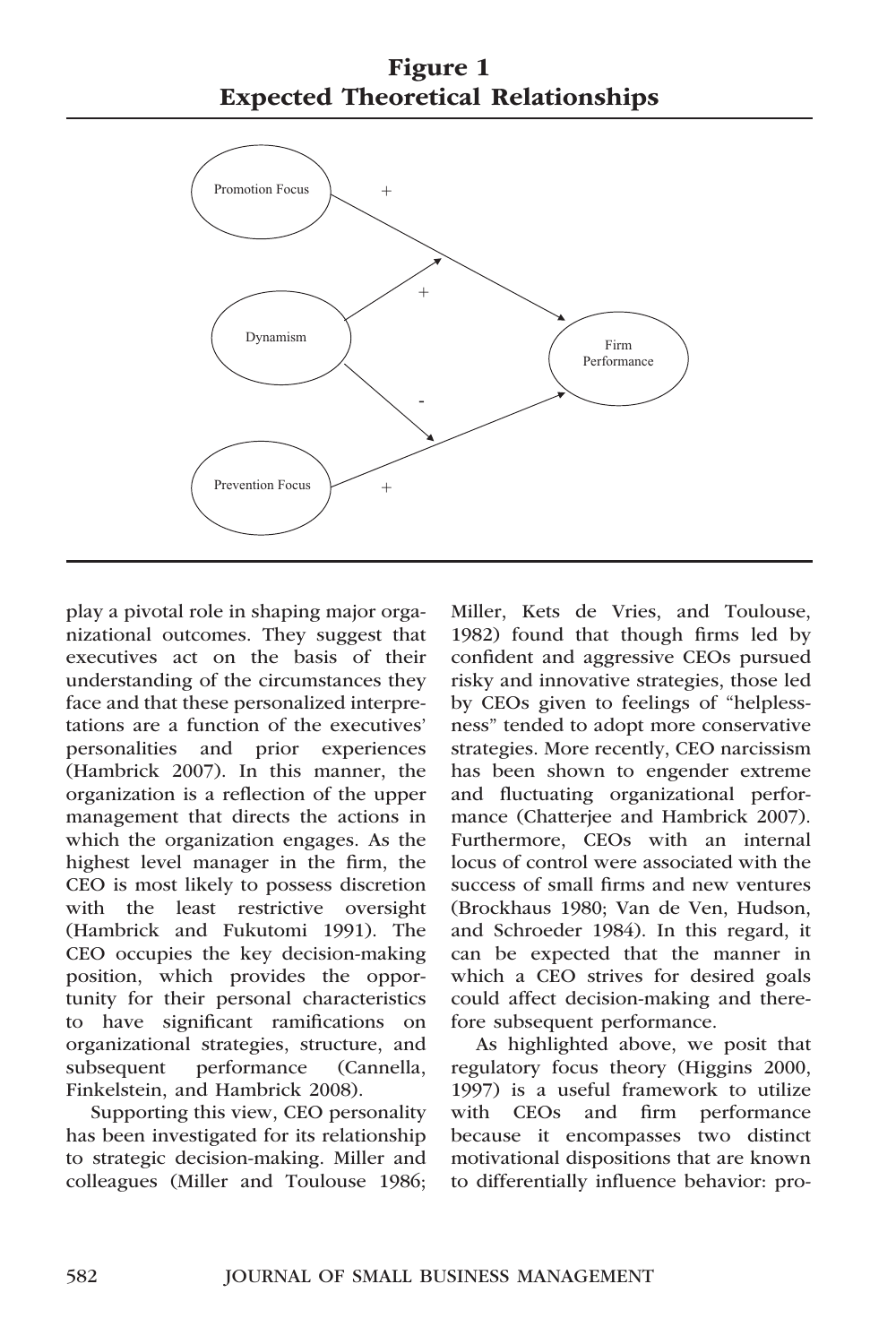motion and prevention focus (Higgins 2000; Wallace and Chen 2006). Higgins (1997) proposed that regulatory focus is a tendency that influences how persons approach and strive for desired goals. A promotion focus eagerly matches behavior to a goal by focusing on attaining positive outcomes without regard for possible negative consequences. That is, "individuals in a promotion focus, who are strategically inclined to approach matches to desired end-states, should be eager to attain advancement and gains" (Higgins 1997, p. 1285). Thus, a promotion focus drives individuals to be careful to not make any errors of omission (i.e., lack of accomplishments), and as such, they are typically more efficient in decision-making and execution of decisions than those preferring a prevention focus (Higgins 2000, 1997). Those individuals employing a promotion focus are concerned with the attainment of aspirations and accomplishments by increasing the salience of positive outcomes and gains by looking for more efficient mechanisms to reach desired goals. They want to succeed, and to do so, will seek out multiple pathways and mechanisms that should allow for success, often times being very creative (Brockner, Higgins, and Low 2003). Higgins (1997) claimed that a promotion focus is engendered from the ideal self (striving to be all he/she can be); creative and investigative interests; self-direction to meet one's hopes, desires, and wishes; and situations framed in terms of opportunity, gain, and achievement.

A prevention focus approach is vigilant to avoid behaviors that mismatch a goal (Higgins 1997). Specifically, "individuals in a prevention focus, who are strategically inclined to avoid mismatches to desired end-states, should be vigilant to ensure safety and non-losses" (p. 1285). That is, a prevention focus drives a person to be vigilant to avoid errors of commission (i.e., making a mistake) by increasing the salience of possible obstacles to goal attainment. In essence, those employing a prevention focus are concerned with the attainment of responsibility and safety by increasing the salience of negative outcomes and consequences in an effort to avoid potential pitfalls that would prohibit successful goal attainment. An executive with a prevention focus would be more inclined to engage in careful, systematic decisionmaking, which is characteristic of decision comprehensiveness (Fredrickson and Mitchell 1984). Higgins (1997) claimed that a prevention focus is engendered from the ought self (striving to be a responsible and dutiful person), conventional and conservative interests, selfdirection to meet safety and security needs, and situations framed in terms of losses and security.

In the work motivation domain, there are two primary domains: approach and avoidance. Avoidance motivation increases the discrepancy between the current state and the goal state. Approach motivation reduces the discrepancy between the current state and the goal state (Kanfer 1990). Both promotion and prevention foci have been suggested and empirically supported to reside in the approach domain of motivation, not the avoidance domain of motivation (Higgins et al. 1994). This is because both promotion and prevention foci allow one to reduce discrepancies but use *different means* to lessen incongruence between the current state and the desired goal. Promotion seeks out "hits" and approaches such hits to maximize gains, whereas prevention seeks out "misses" and prevents such misses in an effort to obtain a goal while minimizing losses.

Furthermore, recent research (Wallace and Chen 2006) suggests that regulatory focus in the workplace is moderately stable over time, similar to other constructs in the workplace (e.g., work goal orientation, VandeWalle 1997). Given that regulatory focus stems from both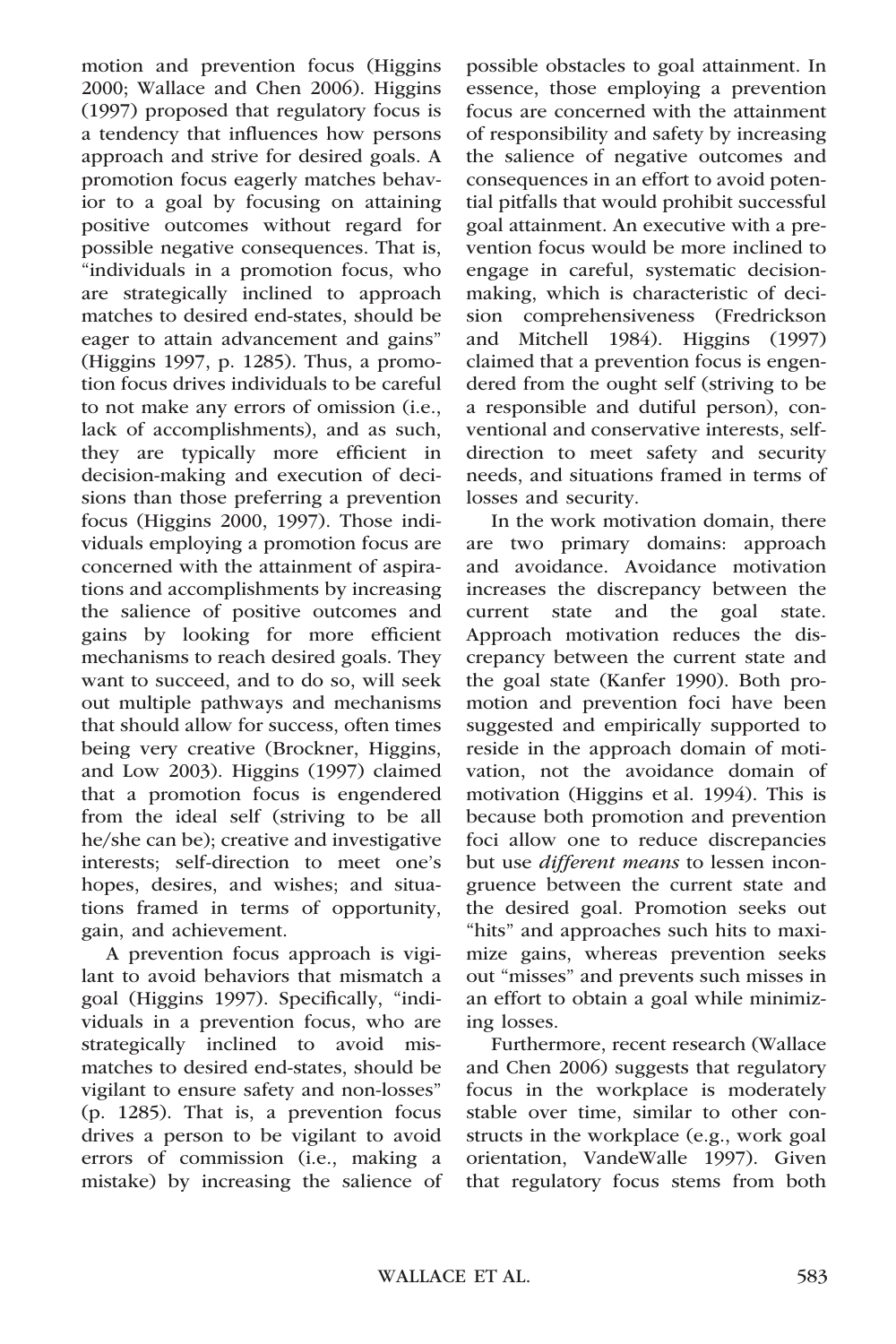stable personal values and needs, and situational stimuli (e.g., leadership; see Förster, Higgins, and Bianco 2003; Higgins 2000, 1997), levels of promotion focus and prevention focus may change as situational stimuli change, such as when employees are exposed to changes in leadership, work climate, or task demands. Absent important changes in the work environment, regulatory focus at work is unlikely to change (Brockner and Higgins 1997). Even with the potential for influencing one's focus, Higgins (2000, 1997) suggests that individuals have a chronic preference for one focus or the other that is strongly rooted in one's developmental history (i.e., stable needs and values). Hence, individuals typically use one focus or the other across the majority of work activities and seek a fit between their regulatory focus and the environment within which they operate. Given our dynamic business environment, it is likely the case that higher dynamism will impact the relationships between one's regulatory foci and performance as individuals attempt to create regulatory fit, which we discuss in more detail below.

#### CEO Regulatory Focus and Firm Performance

When making decisions and setting goals for the organization, CEOs' choices can vary widely, and therefore, they insert multiple aspects of themselves into decisions (Finkelstein and Hambrick 1996; Hambrick and Mason 1984; House and Aditya 1997). Through the decisions made by top leaders (e.g., founder, owner, CEO), the organization's strategy, goals, and culture (direction-setting framework) are defined and in turn shape the organization in ways that resemble the executives' own directionsetting framework (Miller and Droge 1986; Schneider 1987). This is particularly true for small young firms (Boone, De Brabander, and Hellemans 2000; Boone, De Brabander, and Witteloostuijn 1996; George, Wiklund, and Zahra 2005; Giberson, Resick, and Dickson 2005).

Accordingly, in order to understand organizational outcomes, one must consider the personalities, dispositions, and biases of top executives (Cannella, Finkelstein, and Hambrick 2008; Finkelstein and Hambrick 1996; Hambrick 2007; Hambrick and Mason 1984; Schneider 1987). We believe that an important disposition to study on these terms is an executive's regulatory focus primarily because of its motivational nature and impact on individual performance and behavior across many social contexts (Higgins 2000, 1997; Wallace and Chen 2006). Cognitive, emotional, and financial resources are allocated toward aspects of achievements and gains for the organization with those CEOs who are promotion focused because such a tendency leads to a behavioral manifestation of eagerly searching for new methods to increase efficiency (and ultimately effectiveness). With regard to a prevention focus, resources are allocated toward duty and security because such a focus is concerned with identifying potential obstacles and therefore might miss some opportunities because of the highly vigilant nature of a prevention focus (focusing on what I know has led to success in the past, Wallace and Chen 2006).

Generally, we expect the same pattern of performance relationships to be found between promotion and prevention foci, and firm performance because of the overall approach and motivational aspect of both regulatory foci. It is likely that a promotion focus will lead to higher firm performance as the manifestation of a promotion focus leads to more accomplishments and gains for the entire firm because chief executives are looking for newer methods to help the firm succeed. However, a promotion focus is not a guarantee for success; it is also possible that more mistakes might be made in the process of striving for additional gains. A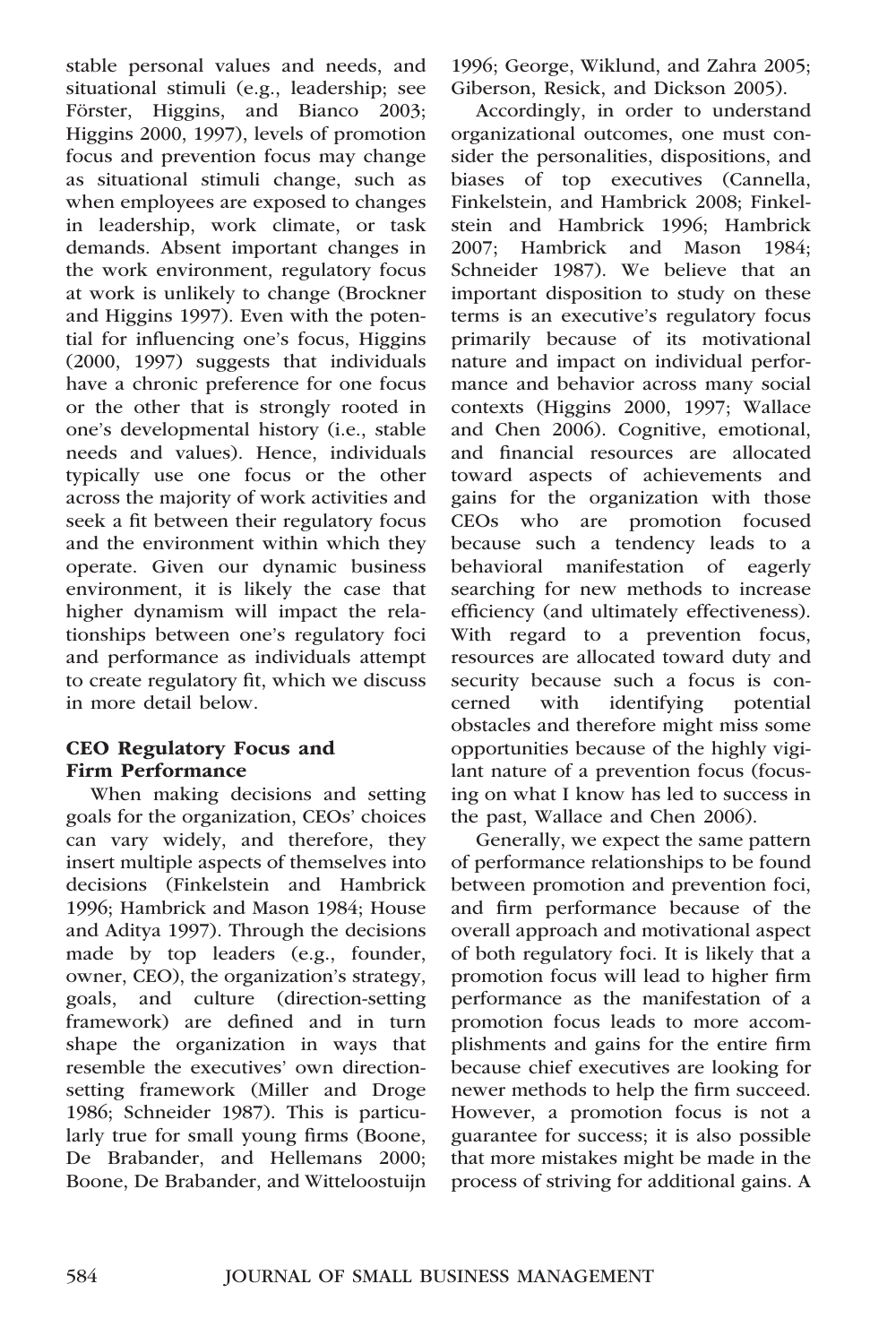promotion focus is not concerned with mistakes, only gains, and is therefore resilient to move on toward more gains after making a mistake (Higgins 2000, 1997). Hence, we believe that a promotion focus positively relates to firm performance. Similarly, a prevention focus will lead to increased firm performance. This is because such individuals will continue to engage and invest resources into aspects of the business that have been successful and likely continue to lead to success, but do so in a more vigilant and dutiful fashion to ascertain financial security and avoid potential mistakes. Thus, our first set of hypotheses:

- *H1: CEO promotion focus positively relates to firm performance.*
- *H2: CEO prevention focus positively relates to firm performance.*

#### Moderating Influence of Environmental Dynamism

Strategic management research has long dealt with industry dynamism (Barr, Stimpert, and Huff 1992; Dess and Beard 1984; Henderson, Miller, and Hambrick 2006; Hrebiniak and Snow 1980) and is one of the key environmental characteristics, among others (e.g., munificence and complexity), that Dess and Beard (1984) identified. Many previous investigations into UET have emphasized the role of dynamism and its effect on organizational actions (Henderson, Miller, and Hambrick 2006). Stable environments are characterized by minimal change in customer preferences, technologies, and competitive dynamics, whereas highly dynamic industries are characterized by a high rate of change and instability, increasing decision uncertainty. As a result of high uncertainty, the organization is required to respond more rapidly to unforeseen change in order to survive, and as such, the decision-making process is much more complex (Barr, Stimpert, and Huff 1992; Dess and Beard 1984; Lawrence and Lorsch 1967). As Eisenhardt (1989) showed, managers in high-velocity environments utilize more, rather than less, information and develop more alternatives than their counterparts that are confronted with less turbulent atmospheres. Operating in a more highly dynamic environment has been shown to affect managers' perceptions regarding the risk of organizational failure (Hambrick and Finkelstein 1987). Studies have shown the differential effects of dynamism on the relationship between corporate leadership and organizational performance (Shamir and Howell 1999; Waldman et al. 2001). Furthermore, Waldman et al. (2001) found that charismatic leadership positively related to firm financial performance only in highly uncertain environments, whereas it negatively related to performance in less uncertain environments. Thus, leader behaviors, as exemplified by charismatic leadership, differentially relate to firm performance. Though it is apparent that limitations on response time and facing uncertain environments affect managerial decisions, leader motivations (e.g., regulatory foci) that might be helpful to top managers, their behavior, and their firm's performance remain unstudied but may be quite influential in relation to performance (Kark and van Dijk 2007).

Small firms that do not align with shifts and changes in the market are quickly replaced by new business entries that are willing to adapt (Burke 2002; Foster and Kaplan 2001). Much of the emphasis on adaptation for small firms stems from the executive level, and as noted already, this is particularly the case in highly dynamic environments. Because of the necessity to react quickly, promotion focus is likely to lead to higher performance in dynamic environments than preventive focus, which is characterized by a slower, more deliberate approach to decision-making to avoid possible errors. As such, perhaps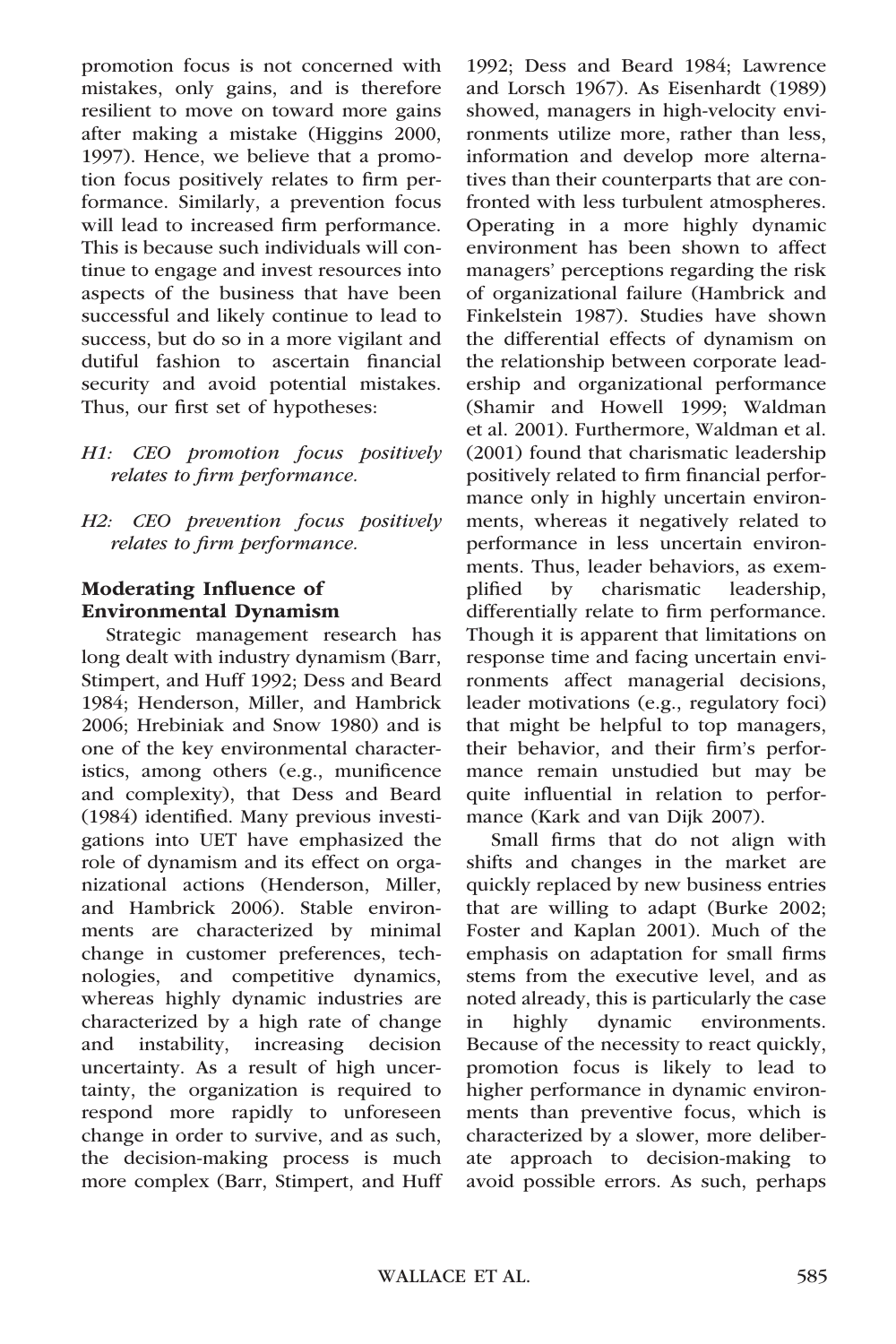the environment in which a firm operates can also change the magnitude between regulatory focus and firm performance.

#### Regulatory Fit

Higgins (2002, 2000) relates regulatory focus to a sense of "feeling right" about one's approach to goal attainment for a given context (Higgins 2006; Higgins and Freitas 2007). Certain business environments can also just "feel right" for certain individuals (e.g., person–environment fit; Cable and Parsons 2001), and the fit should lead to higher effectiveness. For example, Greiner, Bhambri, and Cummings (2003) suggest that a CEO's orientation toward action should be matched with certain opportunities in order to gain a competitive advantage. Therefore, we believe that the CEO's orientation for promotion or prevention focus can be manifest differently in their direction-setting framework across different environments. Regulatory fit, in this case, is posited to result from congruence between a CEO's regulatory focus and the stability, or lack thereof, in the operating environment. Integrating regulatory fit with environmental dynamism would suggest that a prevention focus, characterized by vigilant, secure, and stability focus utilizing comprehensive decision-making, is not the best strategy in an environment with high uncertainty, whereas a promotion focus, with its eager and achievement focus, would positively impact performance in a dynamic environment because a promotion focus is associated with quicker adaption and calculated risks (Förster, Higgins, and Bianco 2003).

A dynamic operating environment provides a larger degree of managerial latitude of action, which works well with a promotion focus in driving a CEO to search and pursue goals with the interest in attaining more gains. In these situations, promotion focus tends to generate many more options than a prevention focus. This is because of allocating resources (cognitive, emotional, and financial) toward multiple aspects of the business to move it forward, stemming from a willingness to change and thereby engaging in creative activities that should yield higher returns. As mentioned already, Liberman et al. (1999) found that a promotion focus results in more creativity and innovation in identifying new methods that facilitate effectiveness. Creativity and willingness to quickly adapt are two key components for firm effectiveness in dynamic conditions (Burke 2002). A CEO using a prevention focus lacks the creative zest for high firm performance and also is resistant to change due to the secure and vigilant focus, particularly in a dynamic environment as a prevention focus centers on stability and comprehensiveness. This focus on stability and comprehensiveness could lead to stagnation in decisionmaking, thereby allowing possible beneficial strategic actions to go untapped. These neglected opportunities and focus on comprehensiveness fail to advance the firm in turbulent environments and can lead to languishing performance, particularly in a dynamic industry characterized by the necessity of quick decision-making (Fredrickson and Mitchell 1984). Thus, we hypothesize:

- *H3: The relationship between promotion focus and firm performance is more positive in high environmental dynamism than in low environmental dynamism.*
- *H4: The relationship between prevention focus and firm performance is less positive in high environmental dynamism than in low environmental dynamism.*

#### *Empirical Evidence* Participants and Procedures

By using the U.S. Postal Service, we sampled 1,059 CEOs of small firms. All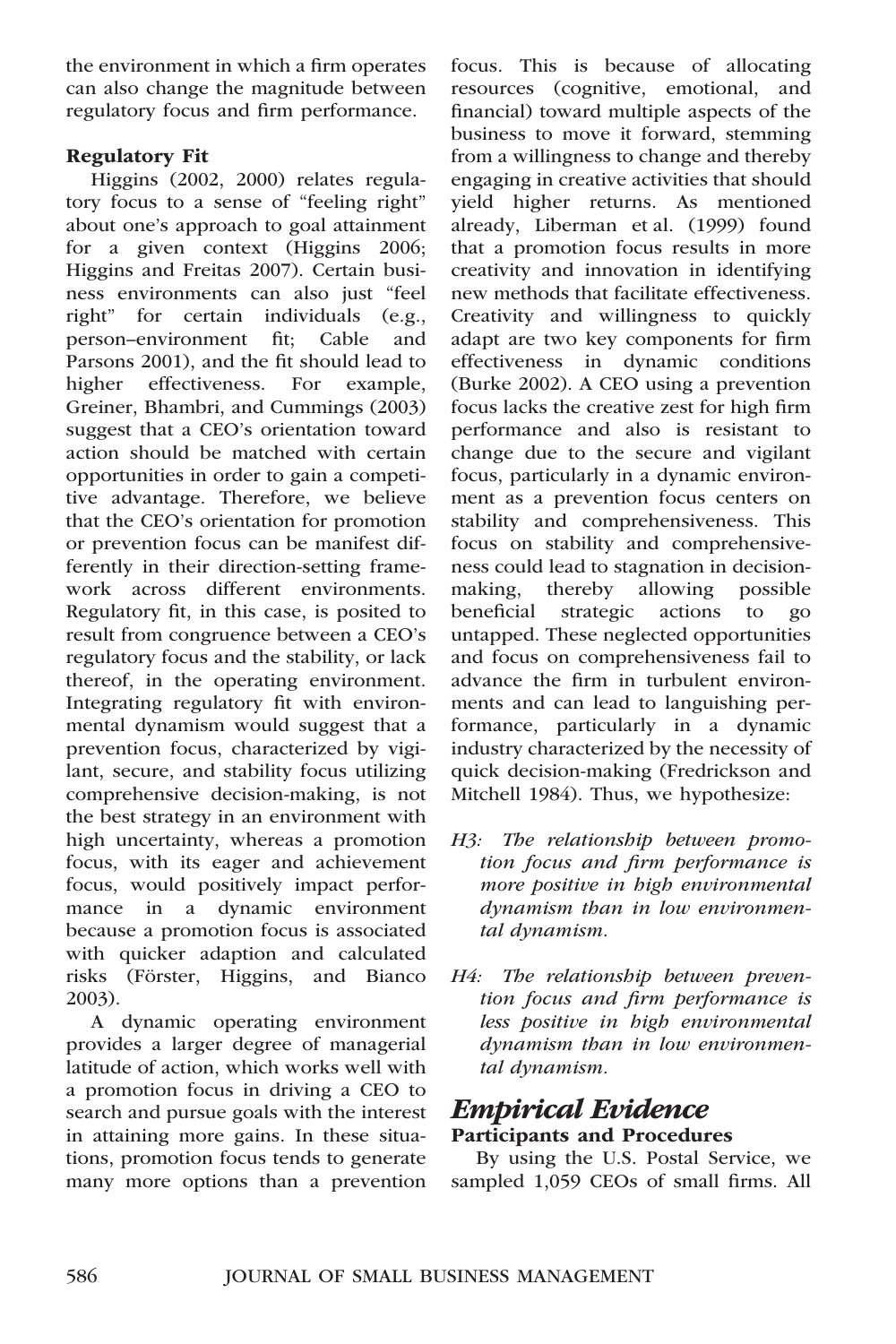participating firms were smaller than 300 employees, and the mean size of the firm was 134 with an average firm age of 36 years. These are well-established firms within their environment. CEOs were identified through a university alumni list from a large Midwestern business school. All participants had at least one degree from this business school. Each executive was sent a postcard notification of the study. This postcard served two purposes: (1) to inform that the study was being conducted, and (2) that we wished for them to participate. Approximately one week later, the survey itself was mailed to all the CEOs following Dillman's (1983) total design method. The survey contained a measure of regulatory focus, environmental dynamism, firm performance, and questions relating to both individual and organizational demographics. We received complete survey data from 142 CEOs, and there were 178 bad addresses, giving us a response rate of 16.1 percent, which is similar to other response rates obtained in other CEO studies (DeTienne and Koberg 2002; Hmieleski and Baron 2008). Unlike many traditional CEO studies that rely on concurrent selfreported data from the CEO, we also wanted to better gauge our hypotheses with other reports of contextual variables and outcomes. Hence, we next requested that the CEOs ask one of their other top managers who was a part of the top management team and would be familiar with the firm's strategic issues to complete a similar survey. The "top manager" survey only contained measures for organizational dynamism and firm performance. We received complete top manager data from 70 executives, giving us a response rate of 49.3 percent. This helped us overcome limitations associated with common source data.

#### Measurements

All survey items used in the present study are presented in the Appendix.

*Regulatory Focus.* Promotion and prevention focus items were drawn from Lockwood, Jordan, and Kunda (2002). The promotion focus scale contains six items, and the prevention focus contains six items. The scale uses a five-point Likert format  $(1 = never; 5 = constantly)$ , and both factors were found to be internally consistent (promotion  $\alpha$  = 0.88 and prevention  $\alpha = 0.84$ ).

*Environmental Dynamism.* A scale developed by Miller and Friesen (1982) and adapted by Gilley and Rasheed (2000) was used to assess environmental dynamism. The scale contains seven items (e.g., little need to change marketing practices; consumer demand easy to predict) and is scored using a seven-point Likert format  $(1 =$  strongly disagree; 7 = strongly agree). The dynamism ratings were found to be internally consistent (CEO  $\alpha = 0.72$ ; top manager  $\alpha$  = 0.81)

*Firm Performance.* Dess and Robinson (1984) suggested that researchers might be well served to utilize subjective financial performance when researching small firms because it is very unlikely that small private firms will provide objective financial data. We found this to be true in our study and thus elected to collect subjective firm performance data from both the CEO and the other top manager. This approach has additional advantages as well. As Venkatraman and Ramanujam (1987) note, subjective performance measures such as the one utilized in this study have been found to be highly correlated with objective measures of firm performance. Further, subjective measures allow for a broader conceptualization of firm performance that is additionally beneficial for several reasons. First, subjective measures better reflect the multidimensionality of the firm performance construct (Cameron 1978; Chakravarthy 1986; Richard et al. 2009). Second, because executives are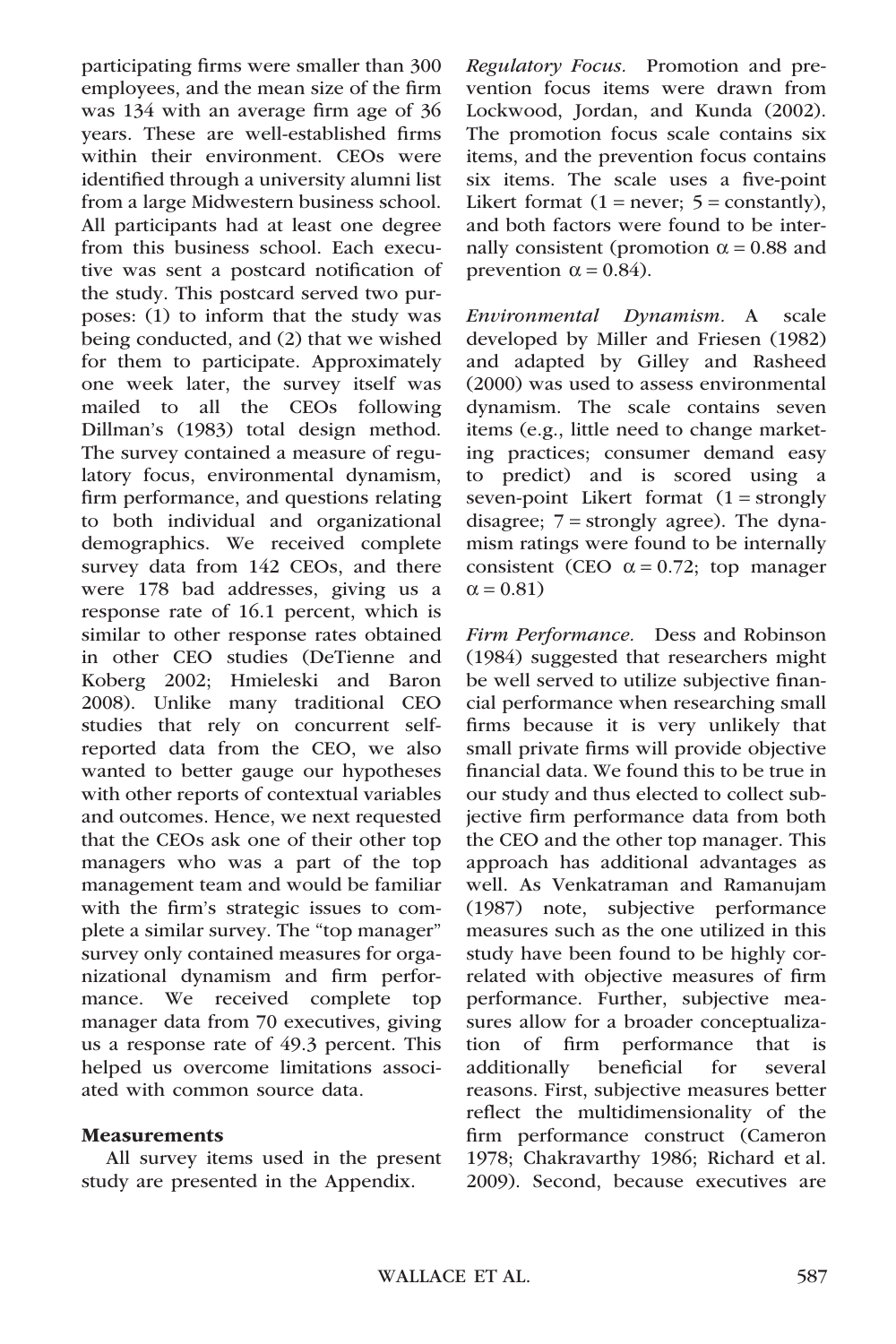asked to compare their firm relative to similar firms in the same industry, this helps to minimize the effects of industry (Dess, Ireland, and Hitt 1990) and strategic group membership (Hatten, Schendel, and Cooper 1978). Third, it allows for comparisons on a wide array of organizational performance measures. For instance, subjective measures may more accurately reflect a balanced scorecard approach because they "add customer, internal process, and innovation measures to the measurement of financial performance" (Richard et al. 2009, p. 735). As such, subjective assessments of performance are able to more fully represent a balanced scorecard of performance that objective financial measures may not be able to assess (Kaplan and Norton 1996).

As Richard et al. (2009) note, performance measures should strive to capture three dimensions of organizational performance, including: (1) financial performance; (2) stakeholder performance; and (3) sources of heterogeneity relative to resource allocation. We utilized a 14-item measure of firm performance adapted by Gilley and Rasheed (2000) from the initial measure developed by Dess and Robinson (1984), and Pearce, Robbins, and Robinson (1987). The instrument chosen for this research captures each of the three dimensions recommended by Richard et al. (2009). Specifically, this measure captures financial performance (four items—return on assets, return on sales, sales growth, and overall financial performance), stakeholder performance (five items—stability/growth of employment, employee morale/job satisfaction, customer relations, supplier relations, overall nonfinancial performance), and heterogeneity with regard to resource allocation strategies (five items—funds allocated to R&D, funds allocated to advertising, process innovations, product innovations, and compensation of employees). Several other scholars have utilized this instrument as well (e.g., Gilley, Greer, and Rasheed 2004; Priem, Rasheed, and Kotulic 1995). The firm performance ratings were found to be internally consistent (CEO  $\alpha = 0.88$ ; top manager  $\alpha = 0.76$  and utilized a fivepoint Likert scale  $(1 = at the bottom of)$ similar firms in the industry;  $5 = at$  the top of similar firms in the industry).

*CEO Gender and CEO Tenure.* Strategy research has long addressed the demographic characteristics of the CEO and their impact on firm performance (Finkelstein and Hambrick 1990; Miller and Shamsie 2001; Westphal and Zajac 1995). As such, to accurately assess our model, we controlled for these variables. CEO gender was a dichotomous variable, with the value 1 indicating male and 0 indicating female. Tenure was the number of years that the individual had occupied the position as CEO of the organization.

*Firm Age and Firm Size.* The age and size of a firm may provide resources from which the firm can draw to more favorably compete (Stinchcombe 1965). As such, controlling for the liabilities of newness and smallness is necessary to more accurately assess the intended hypotheses (Freeman, Carroll, and Hannan 1983; Hannan and Freeman 1984). Firm age was measured as the number of years since firm founding, and firm size was measured by the number of employees.

## *Results*

Descriptive statistics and bivariate correlations can be found in Table 1. Promotion focus was positively related to both CEO- and top manager-reported firm performance, whereas prevention focus was negatively related to top manager reports of performance and shared a nonsignificant relationship with CEO-rated performance. Prior to testing individual hypotheses, data for all predictor variables were centered before creating the interaction terms to help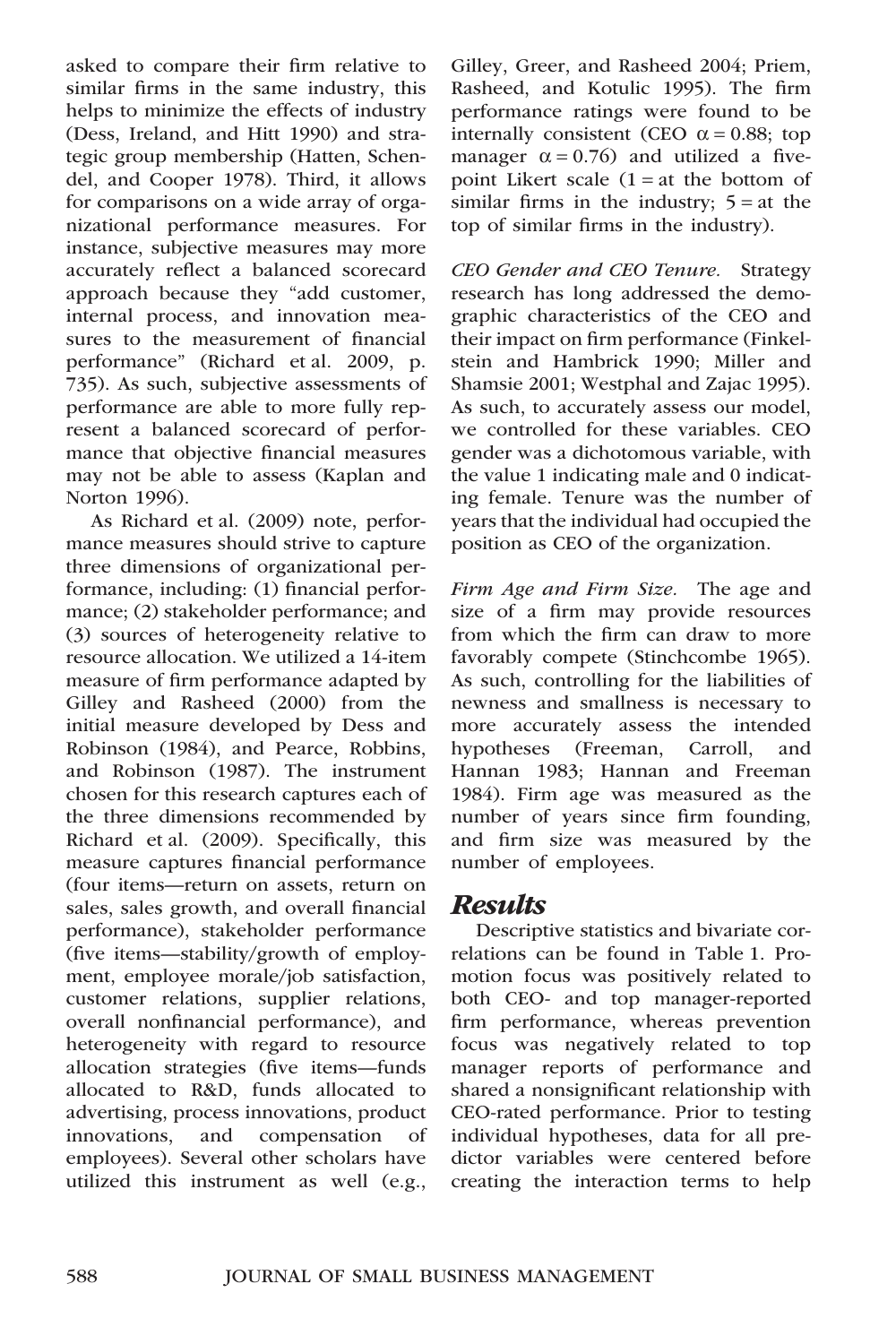|                                                           | Descriptive and Bivariate Correlations for Variables in Study |                          |                                                       |                          |                         |                               |                                      |                              |                                          |         |      |                 |
|-----------------------------------------------------------|---------------------------------------------------------------|--------------------------|-------------------------------------------------------|--------------------------|-------------------------|-------------------------------|--------------------------------------|------------------------------|------------------------------------------|---------|------|-----------------|
| Variable                                                  | ಠ                                                             | M                        | $S.D.^4$                                              |                          | $\mathbf{\mathsf{N}}$   | S                             | 4                                    | v                            |                                          | ೲ       | ໑    | $\overline{10}$ |
| 1. Promotion Focus                                        |                                                               |                          |                                                       |                          |                         |                               |                                      |                              |                                          |         |      |                 |
| 2. Prevention Focus                                       | $0.88$<br>$0.84$<br>$0.73$                                    | $3.8$<br>$2.8$<br>$4.01$ | $0.56$<br>0.60<br>0.91                                |                          |                         |                               |                                      |                              |                                          |         |      |                 |
| 3. CEO-Reported <sup>b</sup>                              |                                                               |                          |                                                       | $0.23*$                  | $-0.06$                 |                               |                                      |                              |                                          |         |      |                 |
| Environmental                                             |                                                               |                          |                                                       |                          |                         |                               |                                      |                              |                                          |         |      |                 |
| Dynamism                                                  |                                                               |                          |                                                       |                          |                         |                               |                                      |                              |                                          |         |      |                 |
| 4. CEO-Reported Firm                                      | 0.84                                                          | 3.56                     | 0.54                                                  | $0.22*$                  | $-0.03$                 | 0.14                          |                                      |                              |                                          |         |      |                 |
| Performance                                               |                                                               |                          |                                                       |                          |                         |                               |                                      |                              |                                          |         |      |                 |
| 5. Top Manager-Reported                                   | 0.79                                                          | 4.10                     | $1.01$                                                | $-0.15$                  | $-0.34*$                | $0.62*$                       | 0.05                                 |                              |                                          |         |      |                 |
| Environmental                                             |                                                               |                          |                                                       |                          |                         |                               |                                      |                              |                                          |         |      |                 |
| Dynamism                                                  |                                                               |                          |                                                       |                          |                         |                               |                                      |                              |                                          |         |      |                 |
| 6. Top Manager-Reported                                   | 0.81                                                          | 3.38                     | 0.68                                                  | $0.19*$                  | $-0.24*$                | $0.28*$                       | $0.69*$                              | $0.36*$                      |                                          |         |      |                 |
| Firm Performance                                          |                                                               |                          |                                                       |                          |                         |                               |                                      |                              |                                          |         |      |                 |
| 7. Number of Firm                                         |                                                               | 134                      | 105                                                   | 0.02                     | $-0.12$                 | $-0.02$                       | $-0.05$                              | 0.01                         | $-0.09$                                  |         |      |                 |
| Employees<br>8. Age of Firm                               |                                                               |                          |                                                       |                          |                         |                               |                                      |                              |                                          |         |      |                 |
|                                                           |                                                               | 36                       |                                                       |                          |                         |                               |                                      | $0.16$<br>$-0.13$<br>$-0.06$ | $-0.03 -0.05$<br>0.09 0.06<br>0.05 -0.07 |         |      |                 |
| 9. CEO gender <sup>b</sup><br>10. CEO Tenure <sup>b</sup> |                                                               |                          |                                                       |                          | $-0.16$<br>0.10<br>0.14 | $-0.05$<br>$-0.07$<br>$-0.09$ | $-0.19$ <sup>*</sup><br>0.03<br>0.01 |                              |                                          | $-0.06$ |      |                 |
|                                                           |                                                               | $1.82$<br>15.05          | $\begin{array}{c} 11.90 \\ 0.38 \\ 13.23 \end{array}$ | $-0.05$<br>0.18*<br>0.03 |                         |                               |                                      |                              |                                          | 0.06    | 0.07 |                 |
|                                                           |                                                               |                          |                                                       |                          |                         |                               |                                      |                              |                                          |         |      |                 |

Table 1

WALLACE ET AL. 589

aS.D., standard deviation. bCEO, chief executive officer. \*Levels of significance:

*p* < .05.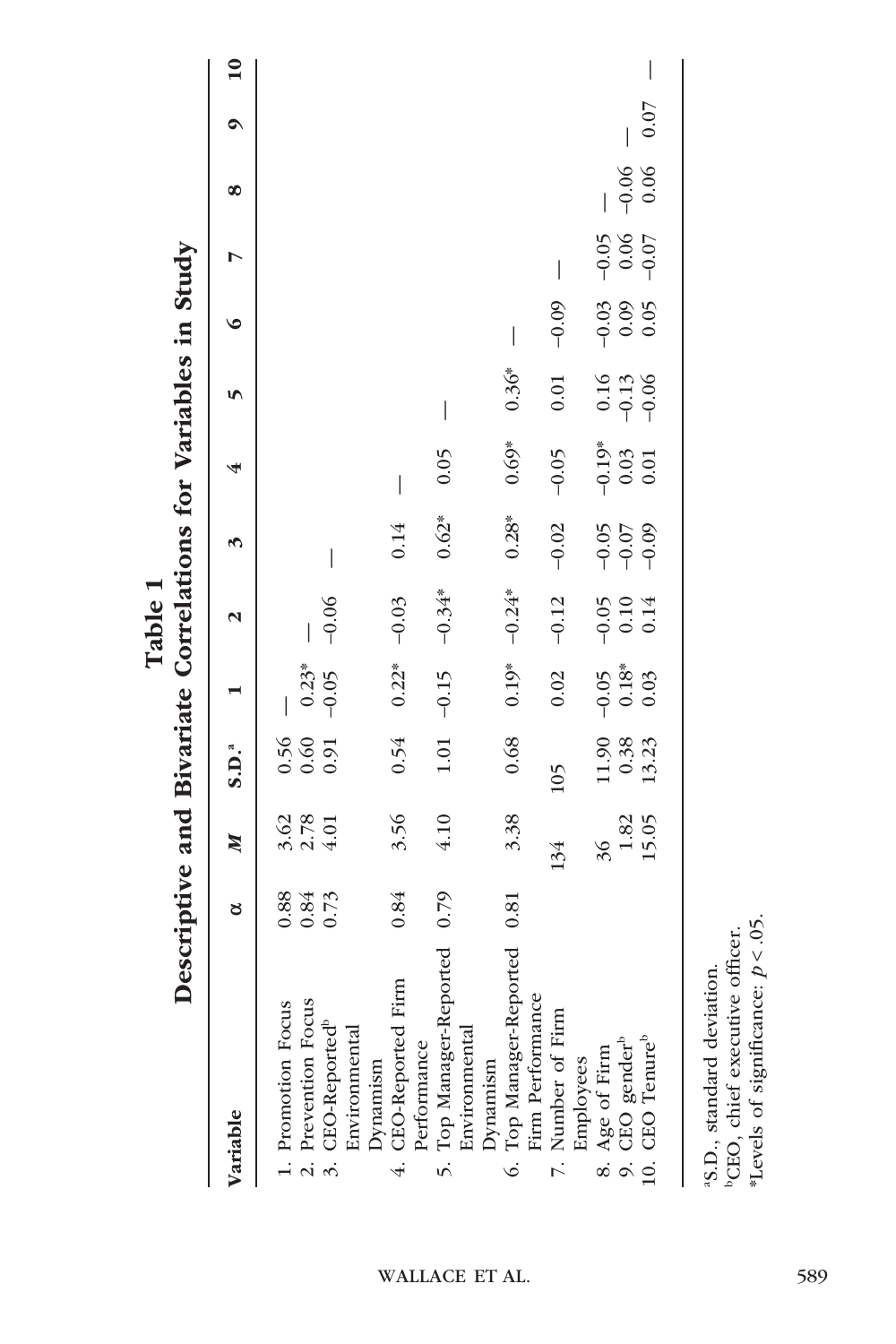control for the possibility of spurious effects, following Aiken and West (1991). Spurious effects may appear as a result of multicollinearity between the predictors and the interaction term, or, as Aiken and West (1991) state, "the multicollinearity in the context of regression with (interaction terms) is due to scaling, and can be greatly lessened by centering variables" (p. 35). Hierarchical moderated regression was employed to test the stated hypotheses on both the CEO- and top manager-reported data. As an initial step, four variables common to research on the dependent variable of firm performance (Westphal and Zajac 1995) were included as controls: the number of employees to control for firm size, firm age, CEO gender, and CEO tenure. In the next step, promotion, prevention, and dynamism were entered in each regression to assess main effects followed by the third and final step, which included the interaction terms of promotion focus and dynamism, and prevention focus and dynamism in each regression.

Results generally supported the expectations outlined in the Introduction, and results for each step can be found in Table 2 for the CEO and in Table 3 for the top manager, respectively. It was found that promotion focus positively related to firm performance for CEO ratings of performance as well as for top manager ratings of performance. Thus, H1 was supported (CEO:  $\beta = 0.23$ ,  $p < .05$ ; top manager:  $\beta = 0.29$ ,  $p < .05$ ). H2 was not supported (CEO:  $\beta = -0.15$ ,  $p > .05$ ; top manager:  $\beta = -0.44$ ,  $p < .05$ ). In fact, prevention focus negatively related to firm performance in top manager reports of performance, and results from the CEO-reported firm performance were nonsignificant.

In accordance with H3, it was found that environmental dynamism positively moderated the relationship between promotion focus and firm performance across both the CEO and top manager reports of firm performance and environ-

mental dynamism. The significant interaction for promotion  $\times$  dynamism on firm performance displayed in Figure 2 fully supports H3 (CEO:  $\beta = 0.21$ ,  $p < .05$ ; top manager:  $\beta$  = 0.38, *p* < .05). Likewise, in full support of H4 (CEO:  $\beta = -0.28$ ,  $p < .05$ ; top manager:  $\beta = -0.44$ ,  $p < .05$ ), it was found that the relationship between prevention and firm performance is moderated negatively by environmental dynamism across both the CEO and top manager reports of firm performance and environmental dynamism, as indicated by the significant interaction for prevention  $\times$  dynamism in Figure 3.

Figure 2 shows, and tests of simple slopes support  $(p < .05)$ , that there is a positive relationship between promotion focus and performance in highly dynamic environments and a nonsignificant relationship when dynamism is low. Figure 3 shows, and tests of simple slopes support  $(p < .05)$ , that prevention focus positively relates to performance in low dynamism environment and negatively relates to performance in high dynamism environments. In short, when confronted with highly dynamic environments, the relationships among regulatory foci and firm performance are modified such that the effects of promotion are more positive and the effects of prevention are more negative in conditions of high dynamism. However, in environments of low dynamism, prevention focus appears to be the only significant and positive indicator of firm performance. Thus, it does appear that the regulatory fit of a given CEO is important in determining firm performance when operating under different environmental conditions.

#### *Discussion*

Though previous research in regulatory focus theory has found that differences exist between individuals' regulatory foci and their subsequent performance, no research has addressed this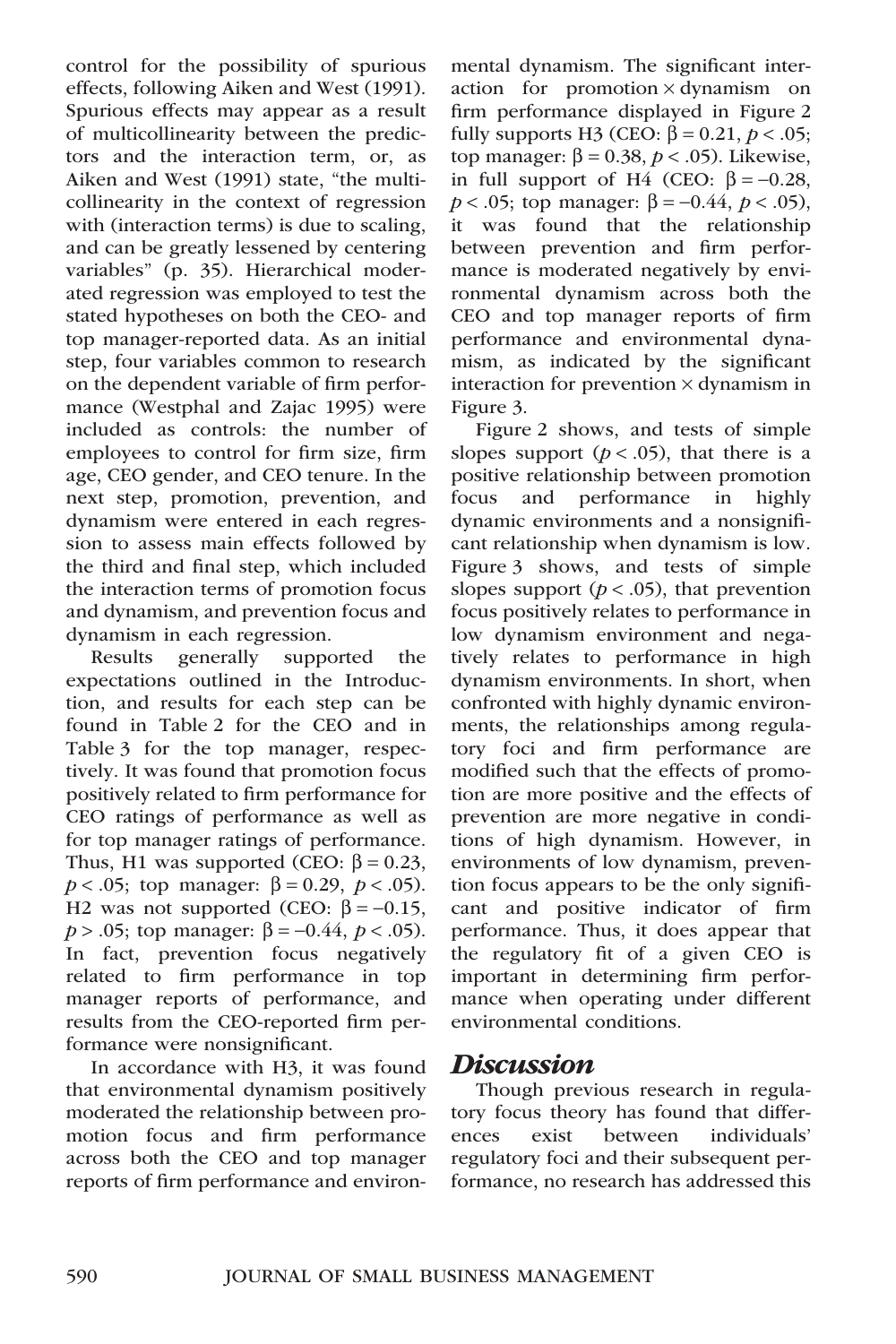| Table 2                                                          |
|------------------------------------------------------------------|
| Moderated Multiple Regression of CEO <sup>a</sup> -Reported Firm |
| Performance on CEO <sup>a</sup> Regulatory Focus and             |
| <b>CEO<sup>a</sup>-Reported Environmental Dynamism</b>           |

|                                    | β        | $\mathbb{R}^2$ | $\Delta R^2$ | F       |
|------------------------------------|----------|----------------|--------------|---------|
| Step 1                             |          |                |              |         |
| Number of Firm Employees           | $-0.08$  |                |              |         |
| Firm Age                           | $-0.19$  |                |              |         |
| Gender of $CEOa$                   | 0.04     |                |              |         |
| Tenure of CEO <sup>a</sup>         | $-0.01$  | 0.04           | 0.04         | 0.84    |
| Step 2                             |          |                |              |         |
| Number of Firm Employees           | $-0.09$  |                |              |         |
| Firm Age                           | $-0.18$  |                |              |         |
| Gender of CEO <sup>a</sup>         | 0.01     |                |              |         |
| Tenure of CEO <sup>a</sup>         | 0.04     |                |              |         |
| <b>Promotion Focus</b>             | $0.23*$  |                |              |         |
| <b>Prevention Focus</b>            | $-0.15$  |                |              |         |
| Dynamism                           | 0.11     | 0.11           | 0.07         | 1.39    |
| Step 3                             |          |                |              |         |
| Number of Firm Employees           | $-0.11$  |                |              |         |
| Firm Age                           | $-0.18$  |                |              |         |
| Gender of $CEOa$                   | 0.08     |                |              |         |
| Tenure of CEO <sup>a</sup>         | 0.02     |                |              |         |
| <b>Promotion Focus</b>             | $0.28*$  |                |              |         |
| <b>Prevention Focus</b>            | $-0.19$  |                |              |         |
| Dynamism                           | 0.11     |                |              |         |
| Promotion Focus $\times$ Dynamism  | $0.21*$  |                |              |         |
| Prevention Focus $\times$ Dynamism | $-0.28*$ | 0.21           | 0.10         | $2.29*$ |

a CEO, chief executive officer.

\*Level of significance: *p* < .05.

application in the context of the performance of the individual's organization at the small firm level. Likewise, upper echelon theory has long addressed the impact that characteristics of key executives have on their respective organizations but has yet to examine the psychological traits associated with those individuals' motivational goal attainment and their impact on firm performance (Hambrick 2007; Lawrence 1997). This study addresses the paucity of research relating non-overt executive characteristics to firm performance. First, we explore how CEO regulatory focus relates to firm performance by investigating the extent to which the relationships that an executive's tendency toward goal attainment impact performance of their organization. We hypothesized that although both promotion focus and prevention focus would positively impact performance, the eager nature of promotion focus will lead to higher firm performance than prevention focus, which is more inclined toward avoiding mis-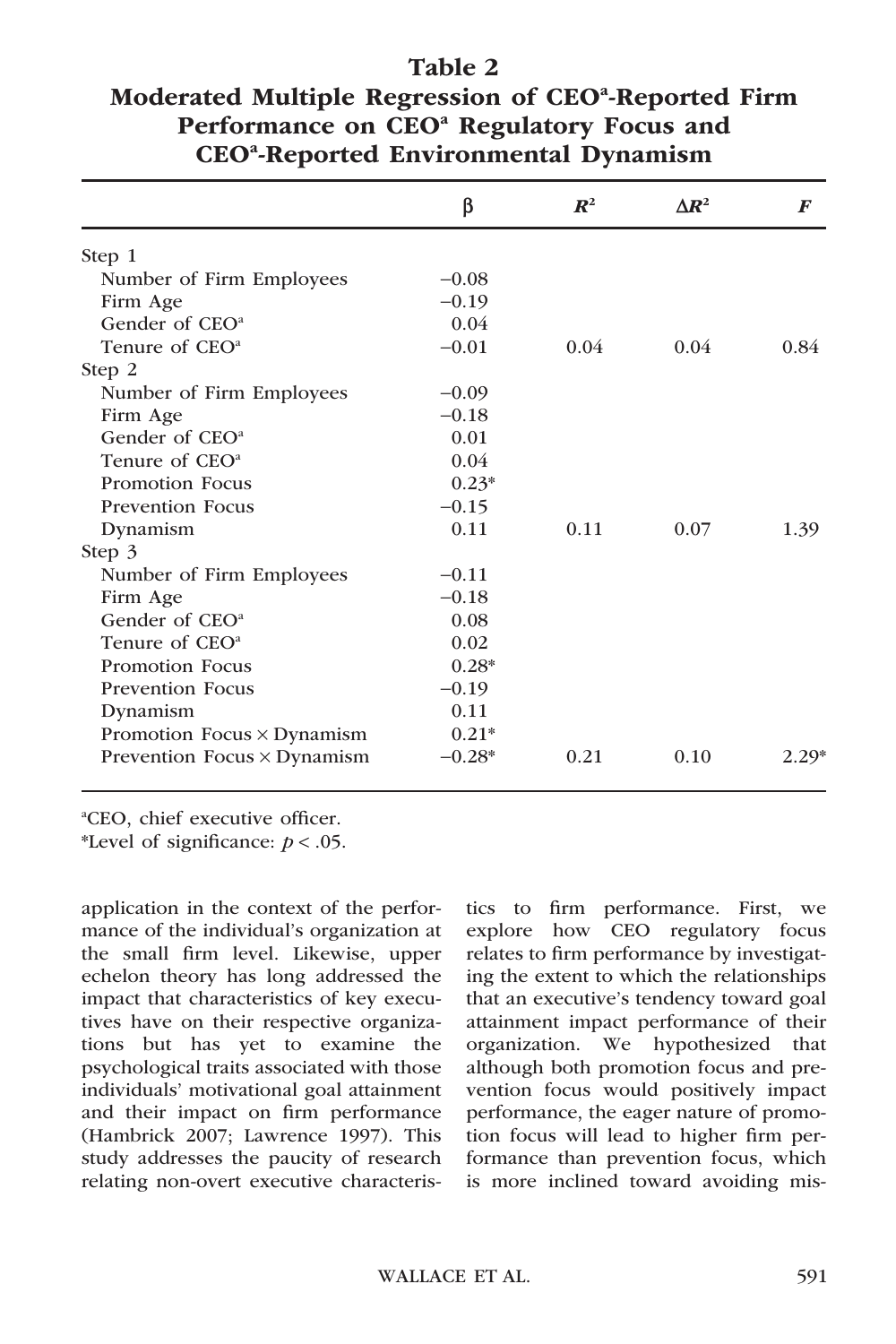### Table 3

|                                   | β        | $\mathbb{R}^2$ | $\Delta R^2$ | F       |
|-----------------------------------|----------|----------------|--------------|---------|
| Step 1                            |          |                |              |         |
| Number of Firm Employees          | $-0.19$  |                |              |         |
| Firm Age                          | $-0.10$  |                |              |         |
| Gender of CEO <sup>a</sup>        | 0.12     |                |              |         |
| Age of $CEOa$                     | $-0.01$  | 0.11           | 0.11         | 0.97    |
| Step 2                            |          |                |              |         |
| Number of Firm Employees          | $-0.18$  |                |              |         |
| Firm Age                          | $-0.12$  |                |              |         |
| Gender of CEO <sup>a</sup>        | 0.17     |                |              |         |
| Age of $CEOa$                     | 0.19     |                |              |         |
| <b>Promotion Focus</b>            | $0.29*$  |                |              |         |
| <b>Prevention Focus</b>           | $-0.44*$ |                |              |         |
| Dynamism                          | 0.22     | 0.25           | 0.14         | $2.49*$ |
| Step 3                            |          |                |              |         |
| Number of Firm Employees          | $-0.19$  |                |              |         |
| Firm Age                          | $-0.17$  |                |              |         |
| Gender of CEO <sup>a</sup>        | 0.17     |                |              |         |
| Age of CEO <sup>a</sup>           | 0.03     |                |              |         |
| <b>Promotion Focus</b>            | $0.22*$  |                |              |         |
| <b>Prevention Focus</b>           | $-0.40*$ |                |              |         |
| Dynamism                          | 0.17     |                |              |         |
| Promotion Focus $\times$ Dynamism | $0.38*$  |                |              |         |
| Prevention Focus × Dynamism       | $-0.44*$ | 0.47           | 0.12         | 4.98*   |

Moderated Multiple Regression of Top Manager-Reported Firm Performance on CEO<sup>a</sup> Regulatory Focus and Top Manager-Reported Environmental Dynamism

a CEO, chief executive officer.

\*Levels of significance: *p* < .05.

takes and proceeding cautiously. Results supported the more positive impact of promotion focus over prevention focus; contrary to H2, prevention focus did not relate to CEO-rated firm performance and negatively related to top managerrated firm performance. This may be because in many small firms, there is little stability, and firms must adapt on a more continual basis than larger firms. Second, the present inquiry sought to incorporate the degree of regulatory fit between a CEO's regulatory foci and the environment of their organization. Results indicated that the environment does play a key role in the effectiveness of the CEO's regulatory focus as it relates to firm performance.

### *Implications*

Prior research has suggested that a firm should match their CEO's action orientation with extant opportunities to achieve higher performance (Greiner, Bhambri, and Cummings 2003). The present study set out to empirically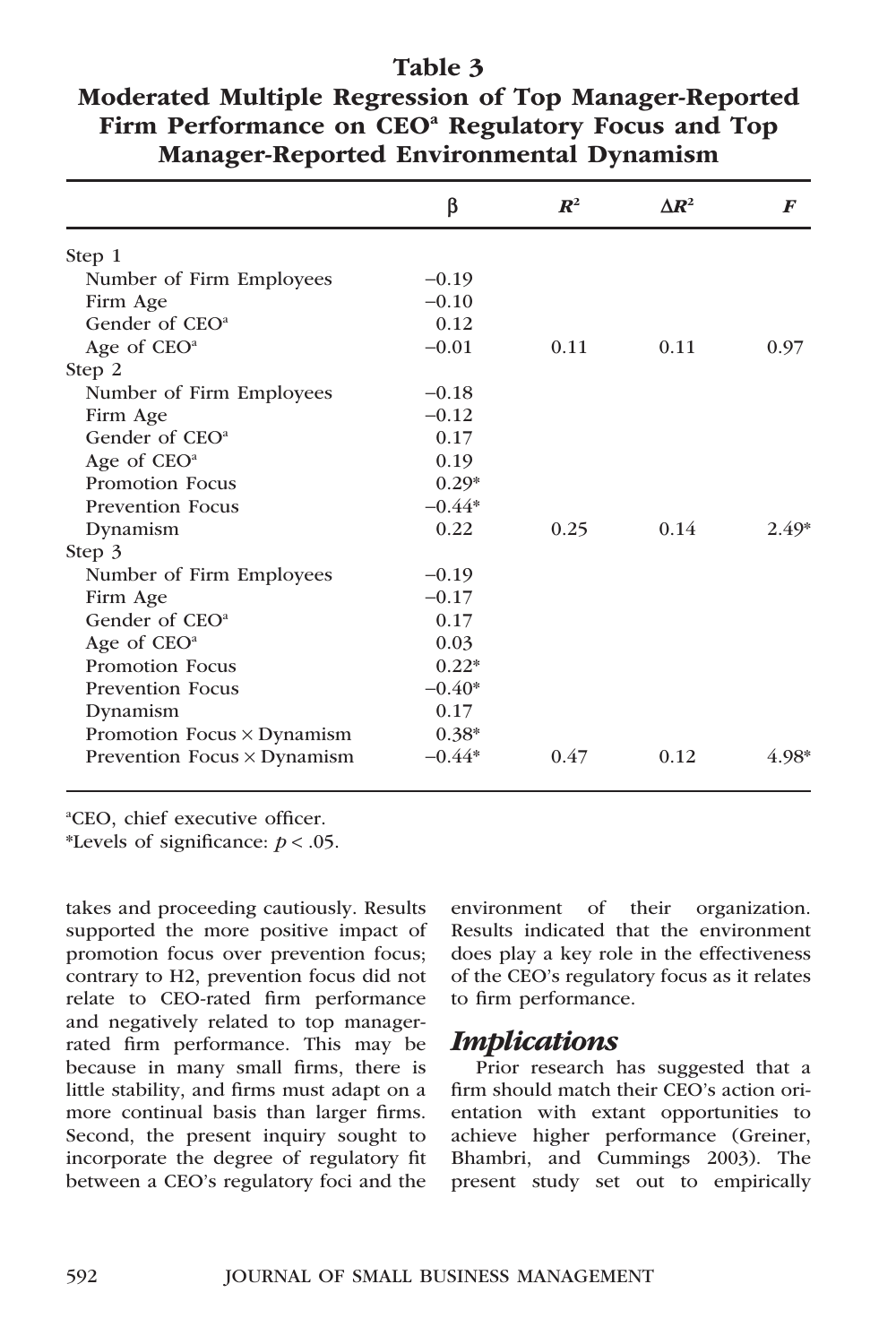Figure 2 Interaction between Promotion Focus and Dynamism on Firm Performance



answer this question by assessing the correspondence between the CEO's regulatory focus and the degree of environmental dynamism confronting their organization. In highly dynamic environments, the demands placed on the CEO to make quick decisions when faced with uncertainty are heightened (Barr, Stimpert, and Huff 1992). As such, strategic leadership of organizations facing dynamic environments may be better suited for those individuals with higher promotion focus. The tendency of individuals with higher promotion focus toward goal attainment may provide a better fit in turbulent situations that necessitate rapid response than will their more prevention-focused counterparts,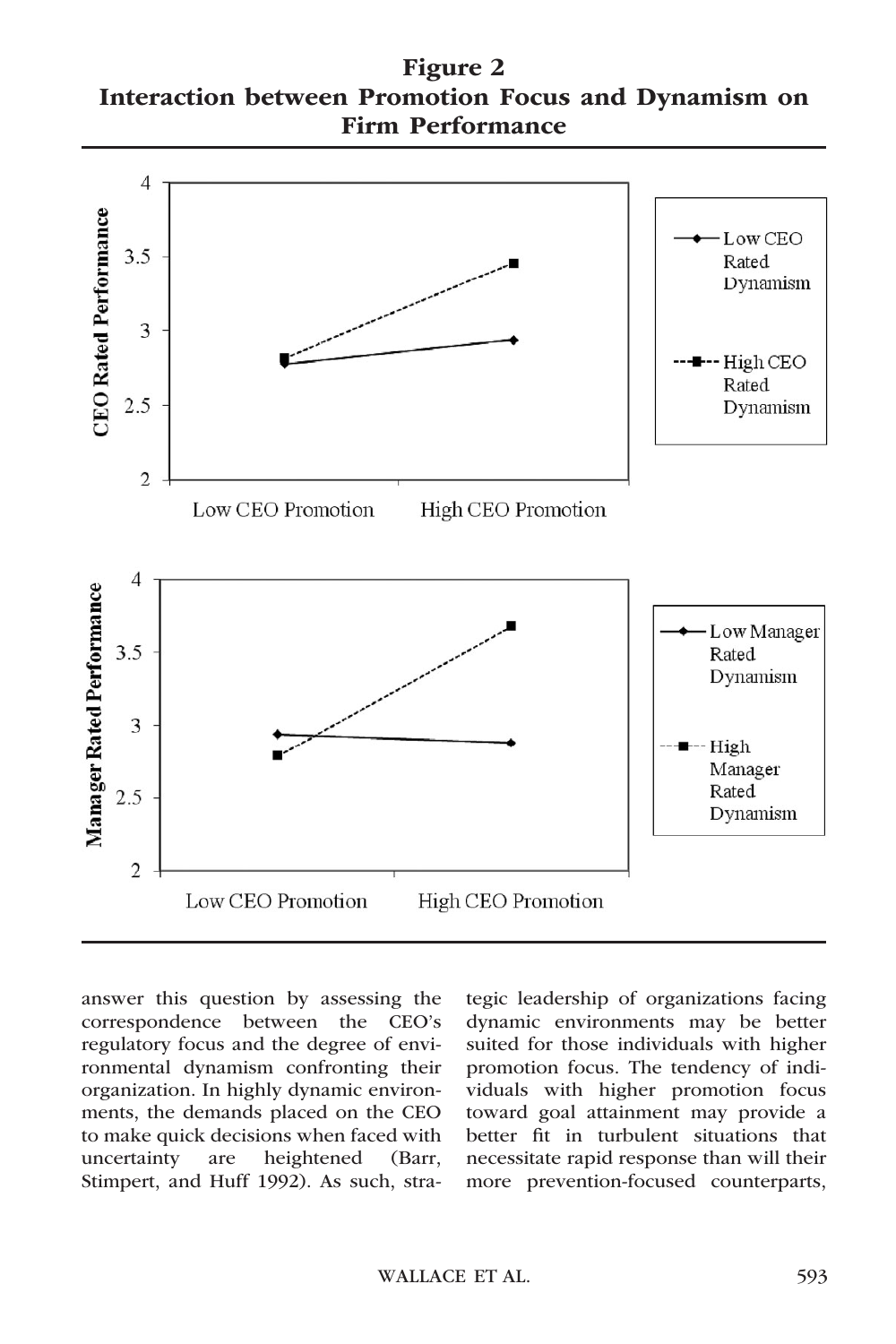Figure 3 Interaction between Prevention Focus and Dynamism on Firm Performance



who typically take a more cautious and deliberate approach before acting. The regulatory focus of the executive is an important characteristic to consider, particularly in the context of different environmental conditions. Promotion focus drives an individual to proactively advance their organizations and engage in higher degrees of innovation and new

product development that have been shown to positively affect performance in turbulent environments (Moorman and Miner 1997). In contrast, prevention focus drives individuals to avoid costly errors and shift organizational focus toward operational improvements, missing important opportunities that present themselves.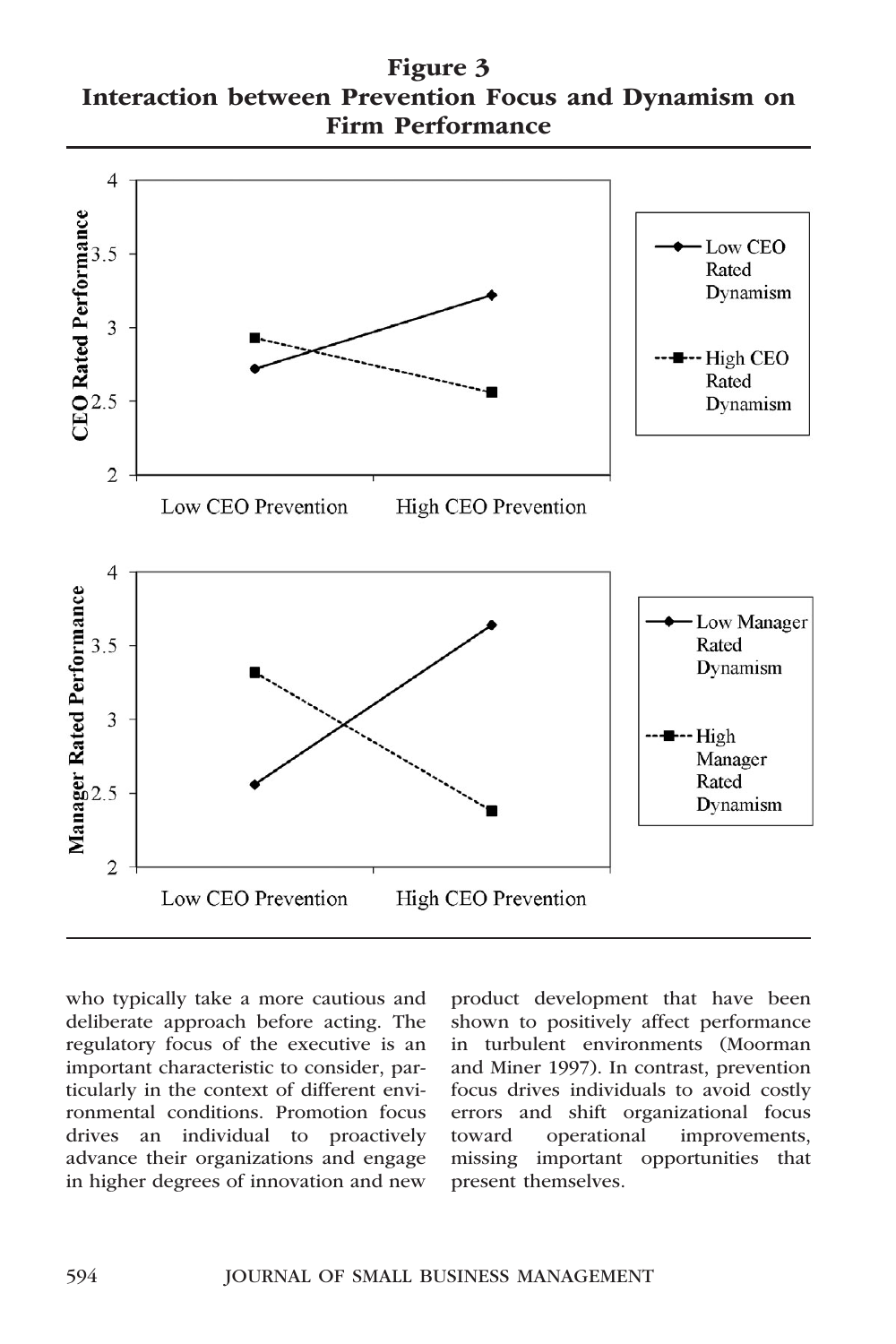The findings of the current investigation have confirmed these beliefs. Promotion focus interacts with environmental dynamism such that more promotion focus in a more dynamic environment achieves superior performance. These results support the notion that the emphasis stemming from a promotion focus may be preferable to the vigilant nature of a prevention focus for the upper most position in the organization. Additionally, a CEO with a tendency toward a promotion focus may be more conducive to effectively managing an organization in a more dynamic industry. With the increasing dynamism throughout the business landscape, organizations might be better served to hire and utilize CEOs with a promotion focus, yet more research is needed to formally test this. However, organizations that are in need of stability may benefit from a CEO with a prevention focus. This is because it appears that the fit between a top leader's motivational foci and industry dynamism are two key levers that partially determine firm performance.

These findings add to our knowledge of both upper echelons and regulatory focus theories in showing how the psychological processes of executives may affect the performance of their firms. Further, the executive's regulatory focus may need to be matched with the demands placed on their organization in order to help optimize the performance of their firm. Though this study makes an important contribution to both UET and regulatory focus theory by assessing the impact of executive psychological traits, in addressing this initial question, potential items of interest have surfaced that will require further discussion and research.

First, can organizations effectively match the situations that confront them (i.e., their strategy, goals, and environmental conditions) with a CEO that will be best suited to elicit the desired performance of the organization and does

the mismatch between the regulatory foci of executives and the environment in which they face help explain the recent decrease in CEO tenure within the Fortune 500 (Charan and Colvin 1999). Organizations might be able to improve performance by selecting an executive whose regulatory foci is the best match with their organizational goals. Likewise, executives might be able to assess their regulatory processes and either selfselect into appropriate environmental contexts or engage in appropriate developmental opportunities to help adjust and account for their regulatory processes. The moderating effects of dynamism on the regulatory focus to firm performance relationships suggest that dynamism is an important situational feature that must be considered if a firm sees a need to select a CEO (i.e., need to ensure regulatory fit). In this regard, firms must first identify the uncertainty present within the market they operate. If the firm operates in a more stable environment, then a CEO using a prevention focus appears to have more beneficial effects on performance. Today's markets are typically highly dynamic, and therefore, our results suggest that firms operating in highly dynamic industries would benefit substantially more with the selection of a CEO using a promotion focus.

## *Limitations and Future Research*

As a possible extension of these findings, research might benefit from investigating the relationships among regulatory foci and executive job demands, or the degree to which an executive finds his/her job to be difficult or challenging (Hambrick, Finkelstein, and Mooney 2005). Strategic decisionmaking may be enhanced by a person with a promotion focus when coupled with high job demands, for example. On the contrary, an executive using a prevention focus may tend to struggle when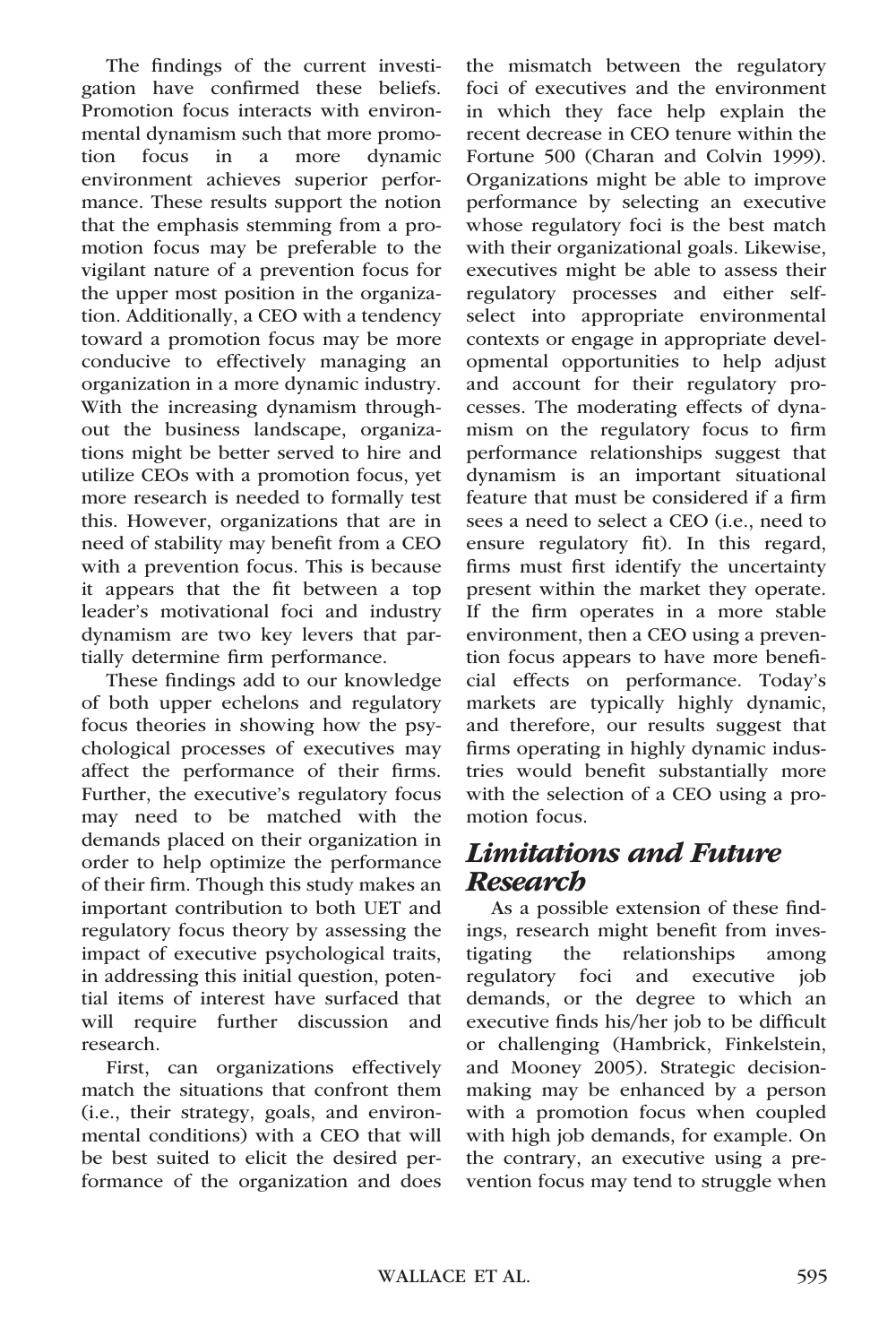job demands are believed to be high, which might result in an attempt to imitate the strategic actions of other firms in the industry. This suggests looking at the process enacted by different motivational foci and studying the allocation of resources in a more finite manner.

Furthermore, recent group research also provides paths to further our understanding of regulatory foci at strategic levels and firm performance. Brockner, Higgins, and Low (2003) have suggested that to maximize performance, top management teams need to encompass both promotion- and prevention-focused individuals. This is because individuals in a promotion focus are consumed with finding "hits," and individuals in a prevention focus are consumed with avoiding "misses." Thus, many promotion ideas, decisions, and strategies might overlook some potential pitfalls, yet if there are prevention-oriented individuals on the team, they might catch the mistake and prevent it from moving forward. In essence, individuals using a prevention focus on top management teams might act as filters to the ideas, decisions, and strategies that are developed by promotion-focused individuals. Future research is needed to tell if this line of reasoning holds empirically.

Another avenue for future research that this research has highlighted is the importance of considering both personal and environmental factors as determinants of firm performance (Baron 2007; Mitchell et al. 2007). In the current paper, we addressed environmental dynamism; however, several other environmental characteristics may also interact with the regulatory disposition of the executive to affect the performance of their organizations. Future research could address the impact of additional environmental characteristics such as environmental munificence and complexity. For example, it is possible that in munificent environments, which are

marked by a high degree of stability and capacity for growth, both prevention and promotion focus would positively affect firm performance because of the increased existence of slack resources (Cyert and March 1963). The additional slack in the organization could provide a "buffer" for organizational actions (Dess and Beard 1984) such that a variety of motivational dispositions may be effective despite their different approaches to goal attainment.

Although the current investigation adds to our understanding of both regulatory focus and upper echelons theories, and the consequent organizational outcomes, limitations do exist. For example, this study explored only the relation between executive regulatory focus and firm performance in small firms. Results might differ in medium to large firms in which the CEO does not have as much influence. Research in that case should be targeted at top management teams rather than one specific individual (Hambrick and Mason 1984). Future investigations should also examine the specific strategies that executives with a prevention or promotion focus pursue in low and high dynamism environments. Specifically, in turbulent environments, executives using a prevention focus may seek the comfort and safety of strategic persistence or strategic conformity, whereas an executive utilizing a promotion focus would perhaps venture into a broader array of strategic possibilities, particularly in small firms. Future research should also investigate if dynamism actually changes a given executive's preferred regulatory focus. It could be that over time, a prevention-oriented executive that repeatedly operates within a highly dynamic environment might begin to prefer a promotion focus. Though our data cannot directly speak to this possibility, it does hint that most CEOs, at least in the present sample, are more promotion oriented as the mean for promotion focus was significantly higher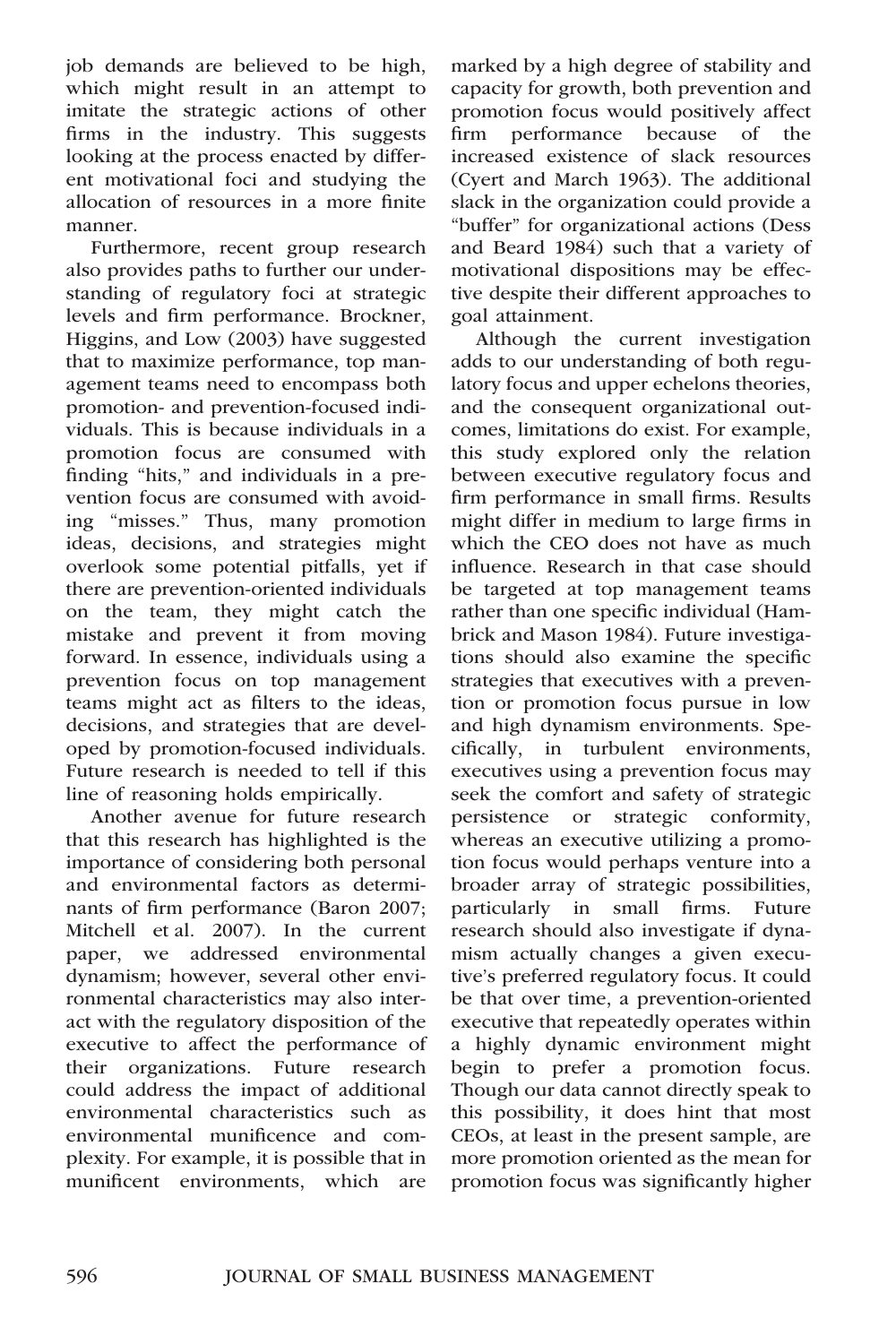$(p < .05)$  than the mean for prevention focus. We encourage future research to investigate such possibilities. Future research should also begin to examine specific decision-making styles that might mediate the relationships between regulatory foci and performance. Though we have taken an important step forward by revealing relationships between regulatory foci and performance under differing levels of dynamism, the next step should be to examine mediators of such relationships, as well as other boundary conditions to further unlock the "black box" (cf. Lawrence 1997).

Another possible limitation is due to the difficulty in gathering data from the upper echelon of organizations. This study gathered data at one point in time, which could lead to some biases. However, to correct for this possible limitation, measures were gathered from both the CEO and another top manager. Yet this does not remedy any potential issues arising from common method variance (CMV). To assess any potential influence of CMV, we followed the recommendation of Podsakoff et al. (2003) and conducted tests to determine if CMV is a potential threat to the findings presented herein. First, a Harmon onefactor test was conducted (Podsakoff and Organ 1986), and results from this test indicated four factors for both the CEO only reported data and the CEO and top manager data-driven models. If CMV was a potential problem, we likely would have found only one factor. Second, we conducted a series of confirmatory factor analyses (CFIs) following the guidelines recommended by Widaman (1985) and used by several other researchers (e.g., Carlson and Kacmar 2000; Carlson and Perrewe 1999; Conger, Kanungo, and Menon 2000; MacKenzie, Podsakoff, and Paine 1999; MacKenzie, Podsakoff, and Fetter 1993, 1991; Moorman and Blakely 1995; Podsakoff and MacKenzie 1994; Podsakoff et al. 1990; Williams, Cote, and

Buckley 1989) to confirm the Harmon test. However, we were only able to do so using the CEO only data as there are too few participants (i.e.,  $n = 70$ ) for the models to be specified using both CEO and top manager data. We first conducted a single-factor model in which all items from our four measures were allowed to load on a single factor. This model did not fit the data well:  $\chi^2_{(495)} = 1,996.23$ , RMSEA (Root Mean Square Error of Approximation) =  $0.19$ , CFI = 0.21, and SRMR (Standardized Root Mean Squared Residual $) = 0.14$ . Next, we tested a four-factor model with each of the items loading only on their respective constructs. This model fit the data well:  $\chi^2_{(489)} = 784.21$ , RMSEA = 0.07,  $CFI = 0.94$ , and  $SRMR = 0.06$ . Next, we tested a model that added another latent construct in which we allowed all items to also load on in addition to their respective theoretical latent construct. In essence, this procedure controls for that portion of the variance in the indicators that might be attributable to the common method (MacKenzie, Podsakoff, and Fetter 1991). This model also fit the data well:  $\chi^2_{(452)} = 745.17$ ,  $RMSEA = 0.07$ ,  $CFI = 0.94$ , and  $SRMR =$ 0.05. Though this model improved certain fit indices, the  $\chi^2$  difference test indicated that the model did not significantly improve model fit  $(\Delta \chi^2_{(37)} = 39.04$ , *p* > .05), indicating that CMV does not appear to be driving many of the relationships in the present study. In fact, the common method construct only accounted for 11 percent of the variance in the data, which is much less than what was observed by Williams, Cote, and Buckley (1989), whereas those accounted for by the constructs of interest was much larger (i.e., 54 percent). Future work in this area may benefit from a longitudinal design if data are available. Lastly, we encourage researchers to replicate our findings using more objective financial performance data from organizations. Such replication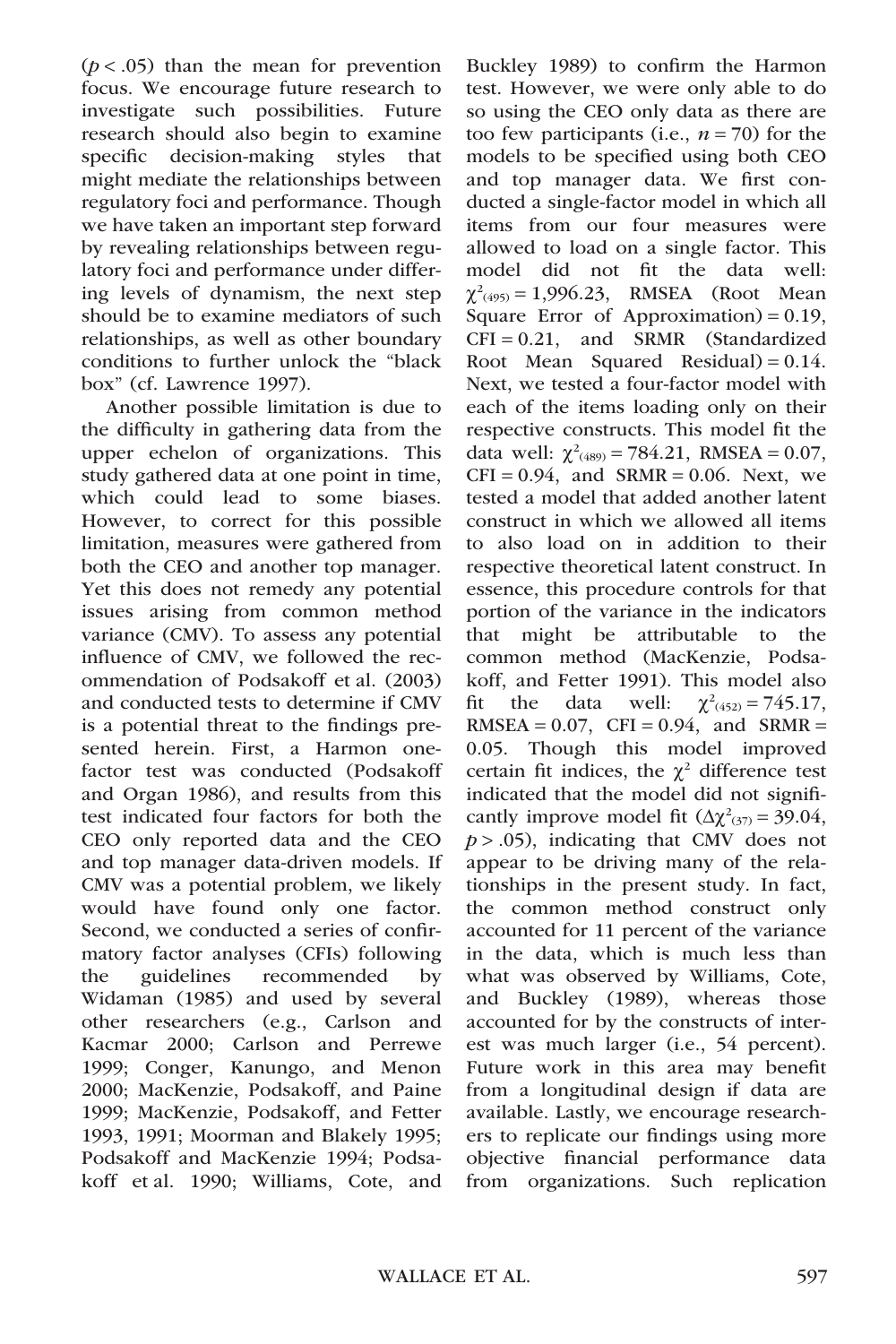would greatly strengthen the results and conclusions presented here.

## *Conclusion*

In conclusion, we believe that research into the psychological aspects of top management allows for a greater amount of insight into the effectiveness of executives and their respective firm, above and beyond the demographic and functional backgrounds that have been previously investigated (Hambrick 2007). Regulatory focus appears to be one fruitful theory in this regard. The current research contributes to organizational literature by demonstrating the effects that regulatory focus of top managers has on overall firm performance in dynamic industries, and we encourage researchers to further integrate psychological aspects of individuals in the upper echelons of organizations.

## *References*

- Aiken, L. S., and S. G. West (1991). *Multiple Regression: Testing and Interpreting Interactions*. Newbury Park, CA: Sage.
- Baron, R. A. (2007). "Behavioral and Cognitive Factors in Entrepreneurship: Entrepreneurs as the Active Element in New Venture Creation," *Strategic Entrepreneurship Journal* 1, 167–182.
- Barr, P. S., J. L. Stimpert, and A. S. Huff (1992). "Cognitive Change, Strategic Action, and Organizational Renewal," *Strategic Management Journal* 13(S1), 15–36.
- Boone, C., B. De Brabander, and J. Hellemans (2000). "CEO Locus of Control and Small Firm Performance," *Organization Studies* 21(3), 641.
- Boone, C., B. De Brabander, and A. Witteloostuijn (1996). "CEO Locus of Control and Small Firm Performance: An Integrative Framework and Empirical Test," *Journal of Management Studies* 33(5), 667–700.
- Brockhaus, R. (1980). "The Effect of Job Dissatisfaction on the Decision to Start a Business," *Journal of Small Business Management* 18(1), 37–43.
- Brockner, J., and E. T. Higgins (1997). "Regulatory Focus Theory: Implications for the Study of Emotions at Work," *Organizational Behavior and Human Decision Processes* 86, 35–66.
- Brockner, J., E. T. Higgins, and M. B. Low (2003). "Regulatory Focus Theory and the Entrepreneurial Process," *Journal of Business Venturing* 19, 203–220.
- Burke, W. W. (2002). *Organization Change: Theory and Practice*. Thousand Oaks, CA: Sage.
- Cable, D. M., and C. K. Parsons (2001). "Socialization Tactics and Person Organization Fit," *Personnel Psychology* 54, 1–23.
- Cameron, K. (1978). "Measuring Organizational Effectiveness in Institutions of Higher Education," *Administrative Science Quarterly* 23, 604–632.
- Cannella, A. L., S. Finkelstein, and D. C. Hambrick (2008). *Strategic Leadership: Theory and Research on Executives, Top Management Teams, and Boards*. New York: Oxford University Press.
- Carlson, D. S., and K. M. Kacmar (2000). "Work-Family Conflict in the Organization: Do Life Role Values Make a Difference?," *Journal of Management* 26, 1031–1054.
- Carlson, D. S., and P. L. Perrewe (1999). "The Role of Social Support in the Stressor-Strain Relationship: An Examination of Work-Family Conflict," *Journal of Management* 25, 513–540.
- Carpenter, M., M. Geletkanycz, and W. Sanders (2004). "Upper Echelons Research Revisited: Antecedents, Elements, and Consequences of Top Management Team Composition," *Journal of Management* 30(6), 749.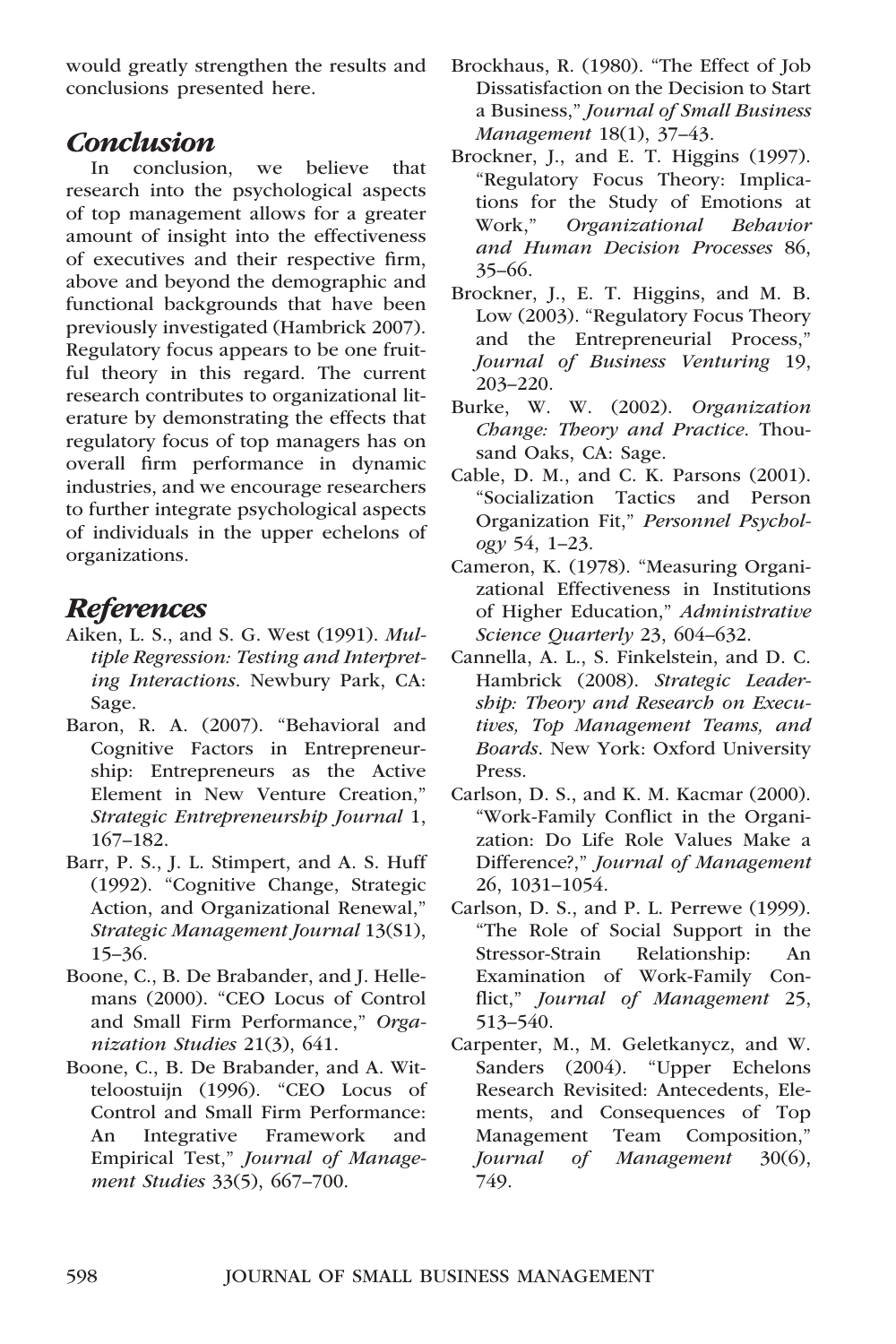- Chakravarthy, B. (1986). "Measuring Strategic Performance," *Strategic Management Journal* 6, 437–458.
- Charan, R., and G. Colvin (1999). "Why CEOs Fail," *Fortune* 139(12), 68– 78.
- Chatterjee, A., and D. Hambrick (2007). "It's All about Me: Narcissistic Chief Executive Officers and Their Effects on Company Strategy and Performance," *Administrative Science Quarterly* 52(3), 351–386.
- Conger, J. A., R. N. Kanungo, and S. T. Menon (2000). "Charismatic Leadership and Follower Effects," *Journal of Organizational Behavior* 21, 747– 767.
- Cyert, R. M., and J. G. March (1963). *A Behavior Theory of the Firm*. Englewood Cliffs, NJ: Prentice-Hall.
- Dess, G., and D. Beard (1984). "Dimensions of Organizational Task Environments," *Administrative Science Quarterly* 29(1), 52–73.
- Dess, G., R. D. Ireland, and M. A. Hitt (1990). "Industry Effects and Strategic Management Research," *Journal of Management* 16, 7–27.
- Dess, G., and R. B. Robinson (1984). "Measuring Organizational Performance in the Absence of Objective Measures: The Case of the Privately-Held Firm and Conglomerate Business Unit," *Strategic Management Journal* 5, 265–273.
- DeTienne, D. R., and C. S. Koberg (2002). "The Importance of Environmental and Organizational Factors on Discontinuous Innovation within High Technology Industries," *IEEE Transactions on Engineering Management* 49, 352–364.
- Dillman, D. A. (1983). "Mail and Other Self-Administered Questionnaires," in *Handbook of Survey Research*. Eds. P. H. Rossi, J. D. Wright, and A. B. Anderson. Orlando, FL: Academic Press, 359–377.
- Eisenhardt, K. M. (1989). "Making Fast Strategic Decisions in High-Velocity

Environment," *Academy of Management Journal* 32, 543–576.

Finkelstein, S., and D. Hambrick (1990). "Top-Management-Team Tenure and Organizational Outcomes: The Moderating Role of Managerial Discretion," *Administrative Science Quarterly* 35, 484–503.

——— (1996). *Strategic Leadership: Top Executives and Their Effects on Organizations*. Chicago, IL: West Pub. Co.

- Förster, J., E. T. Higgins, and A. T. Bianco (2003). "Speed/Accuracy Decisions in Task Performance: Built-In Trade-Off or Separate Strategic Concerns?," *Organizational Behavior and Human Decision Processes* 90, 148–164.
- Foster, R. N., and S. Kaplan (2001). *Creative Destruction: Why Companies That Are Built to Last Underperform the Market and How to Successfully Transform Them*. New York: Doubleday Business.
- Fredrickson, J., and T. Mitchell (1984). "Strategic Decision Processes: Comprehensiveness and Performance in an Industry with an Unstable Environment," *Academy of Management Journal* 27, 399–423.
- Freeman, J., G. R. Carroll, and M. T. Hannan (1983). "The Liability of Newness: Age Dependence in Organizational Death Rates," *American Sociological Review* 48, 692–710.
- George, G., J. Wiklund, and S. Zahra (2005). "Ownership and the Internationalization of Small Firms," *Journal of Management* 31(2), 210.
- Giberson, T., C. Resick, and M. Dickson (2005). "Embedding Leader Characteristics: An Examination of Homogeneity of Personality and Values in Organizations," *Journal of Applied Psychology* 90(5), 1002.
- Gilley, K. M., C. R. Greer, and A. A. Rasheed (2004). "Human Resource Outsourcing and Organizational Performance in Manufacturing Firms," *Journal of Business Research* 57, 232– 240.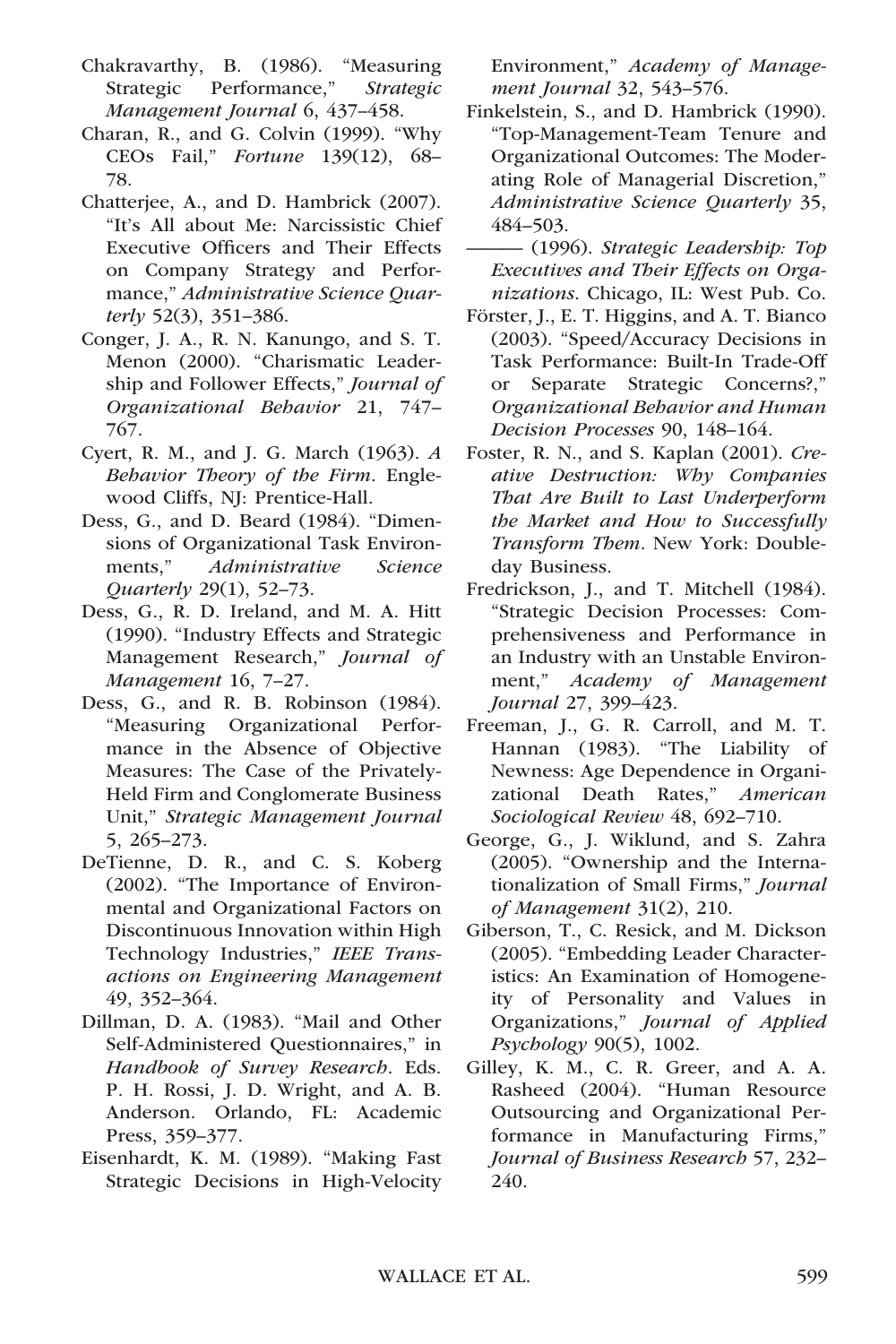- Gilley, K. M., and A. Rasheed (2000). "Making More by Doing Less: An Analysis of Outsourcing and Its Effects on Firm Performance," *Journal of Management* 26, 763–790.
- Greiner, L. E., A. Bhambri, and T. G. Cummings (2003). "Looking for a Strategy to Teach Strategy," *Academy of Management Learning and Education* 2, 402–420.
- Hage, J., and R. Dewar (1973). "Elite Values versus Organizational Structure in Predicting Innovation," *Administrative Science Quarterly* 18, 279–290.
- Hambrick, D. (2005). "Upper Echelons Theory: Origins, Twists and Turns, and Lessons Learned," in *Great Minds in Management*. Eds. K. G. Smith and M. A. Hitt. New York: Oxford University Press, 109–127.
- ——— (2007). "Upper Echelons Theory: An Update," *Academy of Management Review* 32, 334–343.
- Hambrick, D., and S. Finkelstein (1987). *Managerial Discretion: A Bridge between Polar Views of Organizations*. Greenwich, CT: JAI Press.
- Hambrick, D., S. Finkelstein, and A. C. Mooney (2005). "Executive Job Demands: New Insights for Explaining Strategic Decisions and Leader Behaviors," *Academy of Management Review* 30, 472–491.
- Hambrick, D., and G. D. S. Fukutomi (1991). "The Seasons of a CEO's Tenure," *Academy of Management Review* 16(4), 719–742.
- Hambrick, D., and P. A. Mason (1984). "Upper Echelons: The Organization as a Reflection of Its Top Managers," *Academy of Management Review* 9, 193–206.
- Hannan, M. T., and J. Freeman (1984). "Structural Inertia and Organizational-Change," *American Sociological Review* 49(2), 149–164.
- Hatten, K. J., D. E. Schendel, and A. C. Cooper (1978). "A Strategic Model of the U.S. Brewing Industry," *Academy*

*of Management Journal* 21, 592– 610.

- Henderson, A., D. Miller, and D. Hambrick (2006). "How Quickly Do CEOs Become Obsolete? Industry Dynamism, CEO Tenure, and Company Performance," *Strategic Management Journal* 27(5), 447.
- Higgins, E. T. (1997). "Beyond Pleasure and Pain," *American Psychologist* 52, 1280–1300.
- $-$  (2000). "Making a Good Decision: Value from Fit," *American Psychologist* 55, 1217–1230.
- ——— (2002). "How Self-Regulation Creates Distinct Values: The Case of Promotion and Prevention Decision Making," *Journal of Consumer Psychology* 12, 177–191.
- ——— (2006). "How Regulatory Fit Creates Value," in *Social Psychology and Economics*. Eds. D. de Cremer, M. Zeelenberg, and J. K. Murnighan. New York: Guilford, 79–94.
- Higgins, E. T., and A. L. Freitas (2007). "Regulatory Fit: Its Nature and Consequences," in *Perspectives on Organizational Fit*. Eds. C. A. Ostroff and T. A. Judge. Mahwah, NJ: Erlbaum, 71–98.
- Higgins, E. T., C. J. R. Roney, E. Crowe, and C. Hymes (1994). "Ideal versus Ought Predilections for Approach and Avoidance: Distinct Self-Regulatory Systems," *Journal of Personality and Social Psychology* 66, 276–286.
- Hmieleski, K. M., and R. A. Baron (2008). "When Does Entrepreneurial Self-Efficacy Enhance versus Reduce Firm Performance?" *Strategic Entrepreneurship Journal* 2, 57–72.
- House, R. J., and R. N. Aditya (1997). "The Social Scientific Study of Leadership: Quo Vadis?," *Journal of Management* 23, 409–473.
- Hrebiniak, L. G., and C. C. Snow (1980). "Industry Differences in Environmental Uncertainty and Organizational Characteristics Related to Uncer-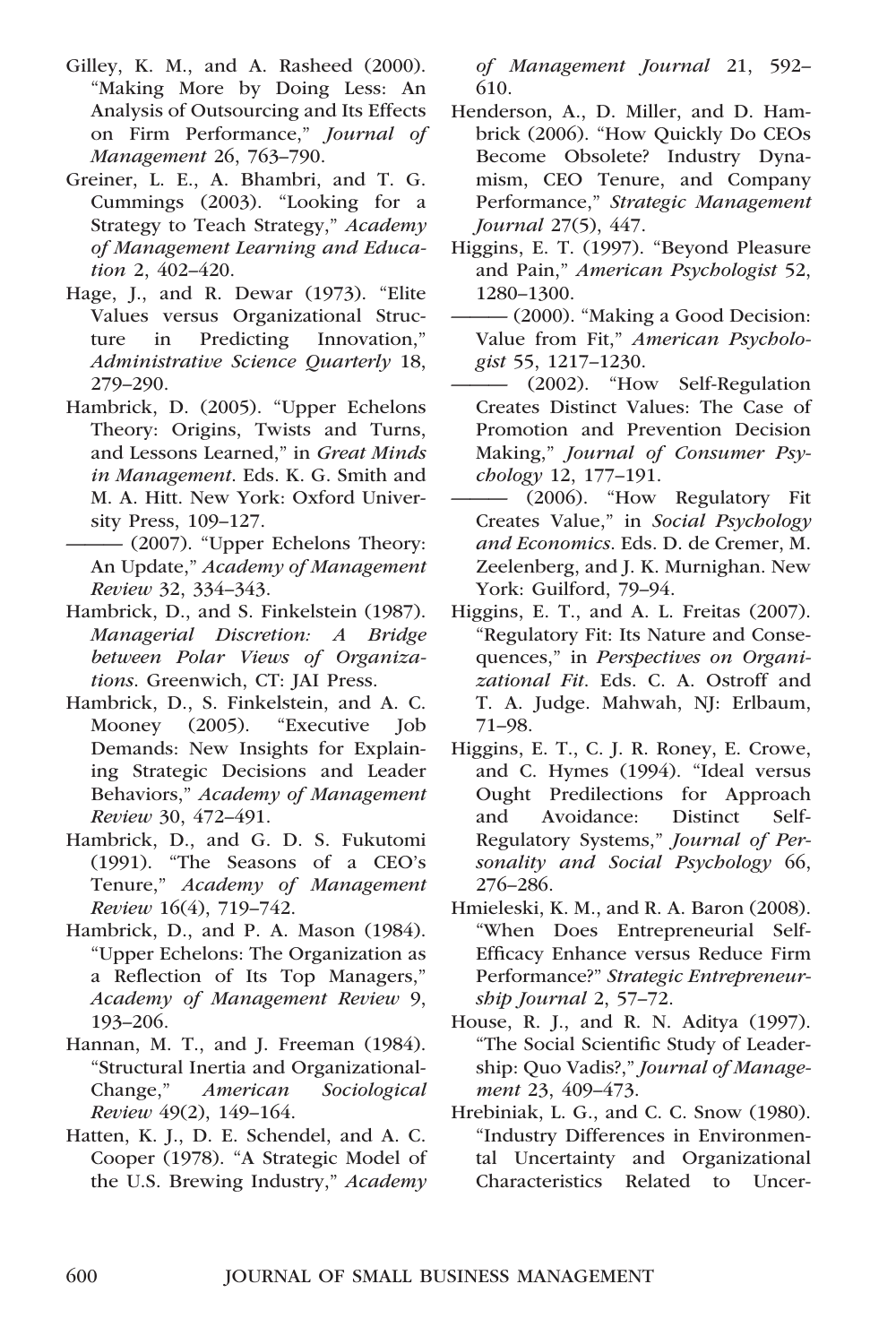tainty," *Academy of Management Journal* 23, 750–759.

- Jensen, M., and E. J. Zajac (2004). "Corporate Elites and Corporate Strategy: How Demographic Preferences and Structural Position Shape the Scope of the Firm," *Strategic Management Journal* 25(6), 507–524.
- Kanfer, R. (1990). "Motivation Theory and Industrial and Organizational Psychology," *Handbook of Industrial and Organizational Psychology* 1, 75–170.
- Kaplan, R. S., and D. P. Norton (1996). *The Balanced Scorecard: Translating Strategy into Action*. Boston, MA: Harvard Business School Press.
- Kark, R., and D. van Dijk (2007). "Motivation to Lead, Motivation to Follow: The Role of the Self-Regulatory Focus in Leadership Processes," *Academy of Management Review* 32(2), 500–528.
- Lawrence, B. S. (1997). "The Black Box of Organizational Demography," *Organization Science* 8(1), 1–22.
- Lawrence, P., and J. Lorsch (1967). *Organizations and Environment*. Boston, MA: Harvard Business School Press.
- Liberman, N., L. C. Idson, C. J. Camacho, and E. T. Higgins (1999). "Promotion and Prevention Choices between Stability and Change," *Journal of Personality and Social Psychology* 77, 1135– 1145.
- Lockwood, P., C. H. Jordan, and Z. Kunda (2002). "Motivation by Positive or Negative Role Models: Regulatory Focus Determines Who Will Best Inspire Us," *Journal of Personality and Social Psychology* 83, 854–864.
- MacKenzie, S. B., P. M. Podsakoff, and R. F. Fetter (1991). "Organizational Citizenship Behavior and Objective Productivity as Determinants of Managerial Evaluations of Salespersons' Performance," *Organizational Behavior and Human Decision Processes* 50, 1–28.
	- (1993). "The Impact of Organizational Citizenship Behavior on Evalu-

ations of Salesperson Performance," *Journal of Marketing* 57, 70– 80.

- MacKenzie, S. B., P. M. Podsakoff, and J. B. Paine (1999). "Do Citizenship Behaviors Matter More for Managers Than Salespeople?," *Journal of the Academy of Marketing Science* 27, 397–410.
- Marks, M. L., and P. H. Mirvis (1998a). "How Mind-Set Clashes Get Merger Partners Off to a Bad Start," *Mergers and Acquisitions* 33(2), 28–33.
	- ——— (1998b). *Joining Forces*. San Francisco, CA: Jossey Bass.
- Miller, D., and C. Droge (1986). "Psychological and Traditional Determinants of Structure," *Administrative Science Quarterly* 31, 539–560.
- Miller, D., and P. H. Friesen (1982). "Innovation in Conservative and Entrepreneurial Firms: Two Models of Strategic Momentum," *Strategic Management Journal* 3, 1–25.
- Miller, D., M. Kets de Vries, and J. Toulouse (1982). "Top Executive Locus of Control and Its Relationship to Strategy-Making, Structure, and Environment," *Academy of Management Journal* 25(2), 237–253.
- Miller, D., and J. Shamsie (2001). "Learning across the Life Cycle: Experimentation and Performance among the Hollywood Studio Heads," *Strategic Management Journal* 22, 725– 745.
- Miller, D., and J. Toulouse (1986). "Chief Executive Personality and Corporate Strategy and Structure in Small Firms," *Management Science* 32(11), 1389– 1409.
- Mitchell, R. K., L. W. Busenitz, B. Bird, C. M. Gaglio, J. S. McMullen, E. A. Morse, and B. Smith (2007). "The Central Question in Entrepreneurial Cognition Research," *Entrepreneurship Theory and Practice* 31, 1–27.
- Moorman, C., and A. Miner (1997). "The Impact of Organizational Memory on New Product Performance and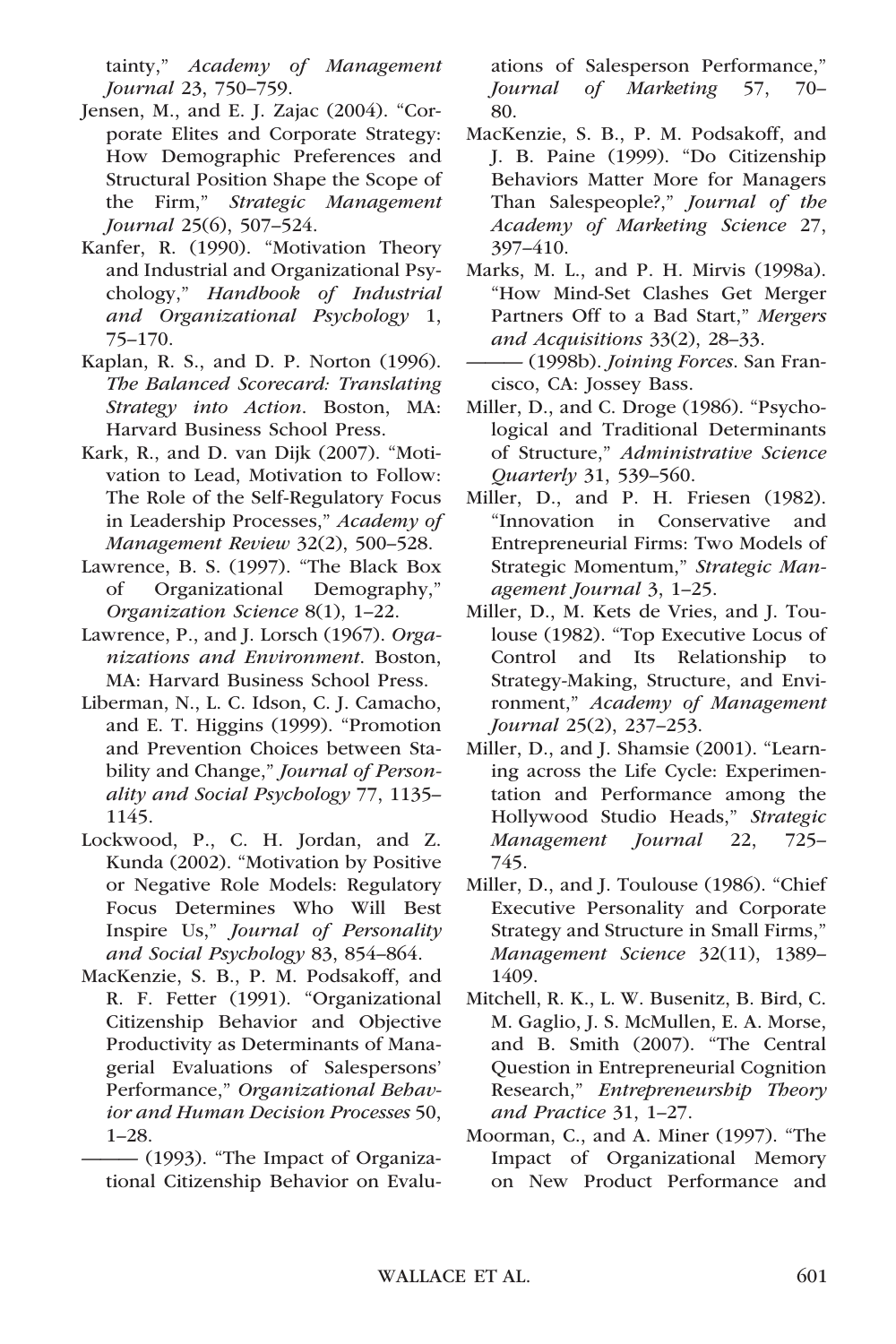Creativity," *Journal of Marketing Research* 34, 91–106.

- Moorman, R. H., and G. L. Blakely (1995). "Individualism-Collectivism as an Individual Difference Predictor of Organizational Citizenship Behavior," *Journal of Organizational Behavior* 16, 127–142.
- Pearce, J. A., D. K. Robbins, and R. B. Robinson (1987). "The Impact of Grand Strategy and Planning Formality on Financial Performance," *Strategic Management Journal* 8, 125– 134.
- Podsakoff, P. M., and S. B. MacKenzie (1994). "Organizational Citizenship Behaviors and Sales Unit Effectiveness," *Journal of Marketing Research* 3(1), 351–363.
- Podsakoff, P. M., S. B. MacKenzie, J. Y. Lee, and N. P. Podsakoff (2003). "Common Method Biases in Behavioral Research: A Critical Review of the Literature and Recommended Remedies," *Journal of Applied Psychology* 88, 879–903.
- Podsakoff, P. M., S. B. MacKenzie, R. H. Moorman, and R. Fetter (1990). "Transformational Leader Behaviors and Their Effects on Followers' Trust in Leader, Satisfaction, and Organizational Citizenship Behaviors," *Leadership Quarterly* 1, 107–142.
- Podsakoff, P. M., and D. W. Organ (1986). "Self-Reports in Organizational Research: Problems and Prospects," *Journal of Management* 12, 531–545.
- Priem, R. L., A. A. Rasheed, and A. G. Kotulic (1995). "Rationality in Strategic Decision Processes, Environmental Dynamism and Firm Performance," *Journal of Management* 21, 913– 929.
- Richard, P. J., T. M. Devinney, G. S. Yip, and G. Johnson (2009). "Measuring Organizational Performance: Towards Methodological Best Practice," *Journal of Management* 35, 718– 804.
- Schneider, B. (1987). "The People Make the Place," *Personnel Psychology* 40, 437–453.
- Shamir, B., and J. Howell (1999). "Organizational and Contextual Influences on the Emergence and Effectiveness of Charismatic Leadership," *Leadership Quarterly* 10(2), 257–283.
- Stinchcombe, A. L. (1965). "Social Structure and Organizations," in *Handbook of Organizations*. Ed. J. G. March. Chicago, IL: Rand McNally, 142– 193.
- Van de Ven, A., R. Hudson, and D. Schroeder (1984). "Designing New Business Startups: Entrepreneurial, Organizational, and Ecological Considerations," *Journal of Management* 10(1), 87.
- VandeWalle, D. (1997). "Development and Validation of a Work Domain Goal Orientation Instrument," *Educational and Psychological Measurement* 57, 995–1015.
- Venkatraman, N., and V. Ramanujam (1987). "Measurement of Business Economic Performance: An Examination of Method Convergence," *Journal of Management* 13, 109–122.
- Waldman, D. A., G. A. Ramirez, R. J. House, and P. Puranam (2001). "Does Leadership Matter? CEO Leadership Attributes and Profitability under Conditions of Perceived Environmental Uncertainty," *Academy of Management Journal* 44, 134–143.
- Wallace, J. C., and G. Chen (2006). "A Multilevel Integration of Personality, Climate, Self-Regulation, and Performance," *Personnel Psychology* 59, 529–557.
- Westphal, J. D., and E. J. Zajac (1995). "Who Shall Govern? CEO Board Power, Demographic Similarity, and New Director Selection," *Administrative Science Quarterly* 40, 60– 83.
- Widaman, K. F. (1985). "Hierarchically Nested Covariance Structure Models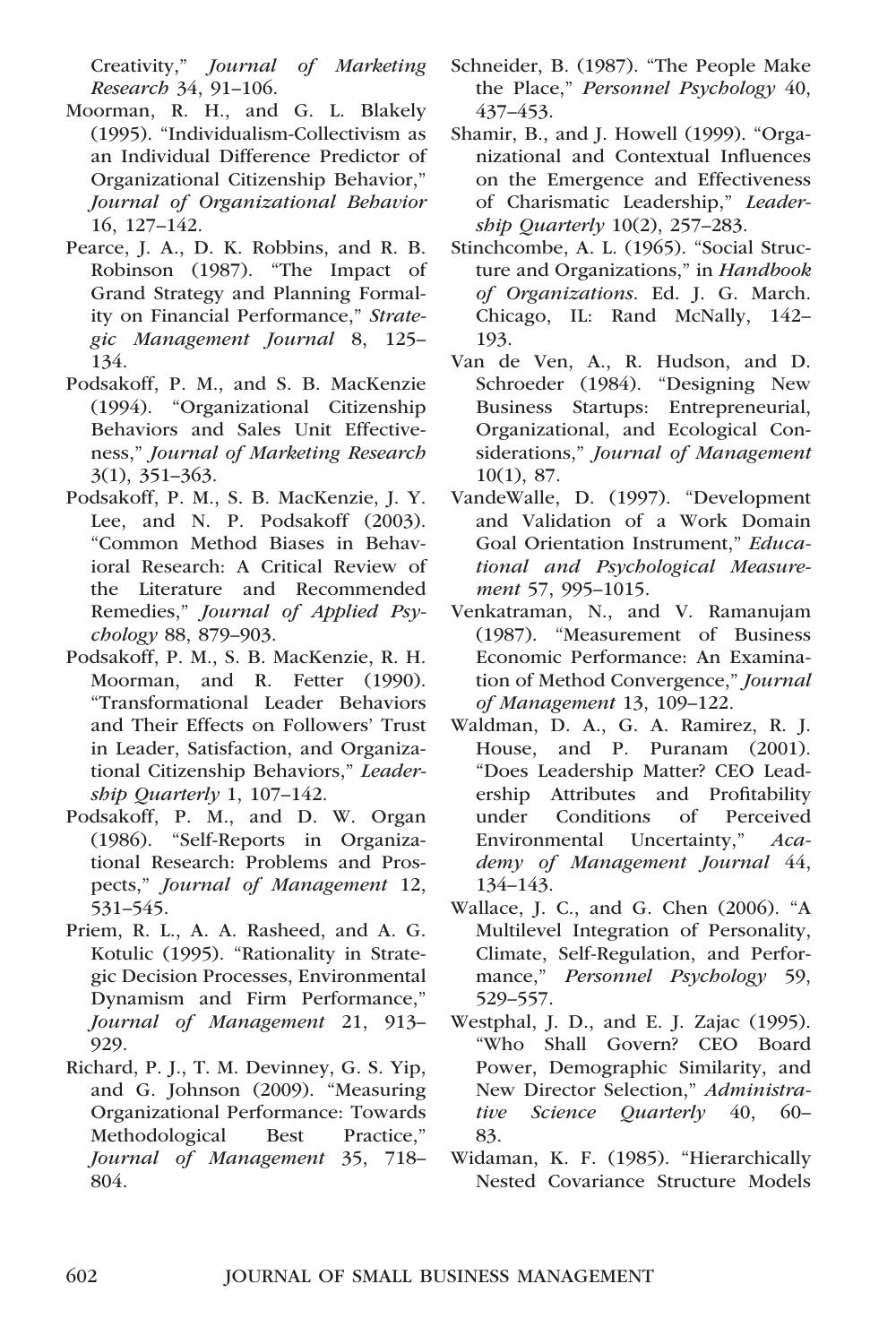for Multitrait-Multimethod Data," *Applied Psychological Measurement* 9, 1–26.

Williams, L. J., J. A. Cote, and M. R. Buckley (1989). "Lack of Method Vari-

ance in Self-Reported Affect and Perceptions at Work: Reality or Artifact?" *Journal of Applied Psychology* 74, 462–468.

### *Appendix: All Survey Items* Regulatory Focus

- 1. \_\_\_\_\_ I often think about the person I would ideally like to be in the future
- 2. \_\_\_\_\_ I often worry about that I will fail to accomplish my goals
- 3. \_\_\_\_\_ I typically focus on the success I hope to achieve in the future
- 4. \_\_\_\_\_ I often imagine myself experiencing good things that I hope will happen to me
- 5. \_\_\_\_\_ I frequently think about how I can prevent failures in my work life
- 6. \_\_\_\_\_ I am more oriented toward preventing losses than I am toward achieving gains
- 7. \_\_\_\_\_ My major goal right now is to achieve my ambitions
- 8. \_\_\_\_\_ My major goal is to avoid becoming a failure and not reach my goals
- 9. \_\_\_\_\_ I see myself as someone who is primarily striving to become the
- person I "ought" to be—to fulfill my duties, responsibilities, and obligations 10. \_\_\_\_\_ I see myself as someone who is primarily striving to reach my "ideal
- self"—to fulfill my hopes, wishes, and aspirations
- 11. \_\_\_\_\_ I am more oriented toward achieving success than preventing failure or benefits with that role
- 12. \_\_\_\_\_ I am anxious that I will fall short of my responsibilities and obligations

Items 1, 3,  $4$ ,  $7$ ,  $10$ , and  $11$  are promotion-focused items; 2, 5, 6, 8, 9, and  $12$  are prevention-focused items. Scale adapted from Lockwood, Jordan, and Kunda (2002).

#### Dynamism

- 1. There is little need for our firm to change its marketing practices to
- keep up with competitors.
- 2. \_\_\_\_\_ The rate at which products/services are becoming obsolete in the industry is very slow.
- 3. \_\_\_\_\_ Actions by competitors are very easy to predict.
- 4. \_\_\_\_\_ Demand and consumer tastes are very easy to predict.
- 5. \_\_\_\_\_ I talk about their most important values and beliefs.
- 6. \_\_\_\_\_ Technological advances within the industry are easy to predict.
- 7. \_\_\_\_\_ Consumer demand for our products is very stable.